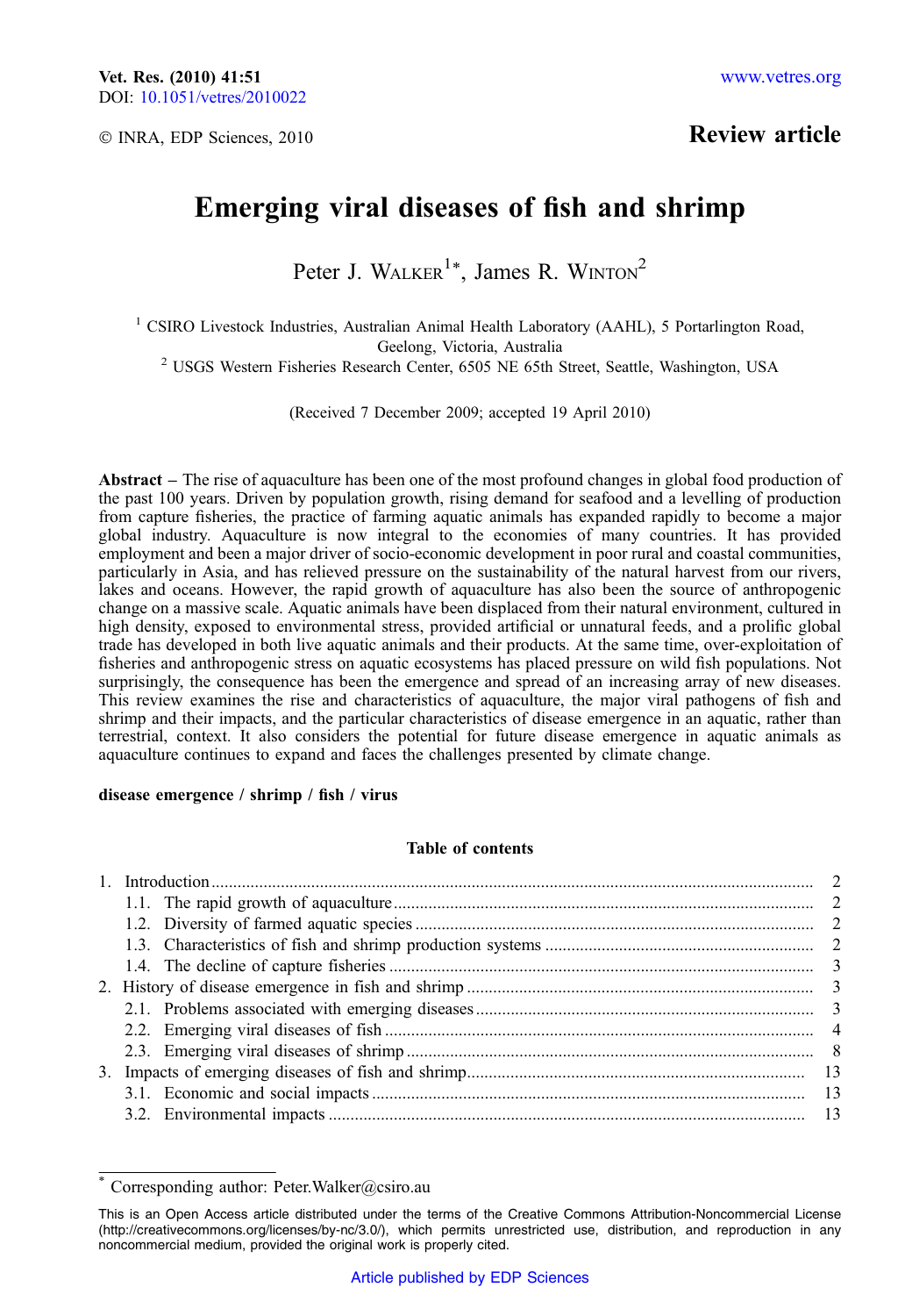## 1. INTRODUCTION

#### 1.1. The rapid growth of aquaculture

The farming of fish and other aquatic animals is an ancient practice that is believed to date back at least 4 000 years to pre-feudal China. There are also references to fish ponds in The Old Testament and in Egyptian hieroglyphics of the Middle Kingdom (2050–1652 BC). Fish farms were common in Europe in Roman times and a recent study of land forms in the Bolivian Amazon has revealed a complex array of fish weirs that pre-date the Hispanic era [[30](#page-17-0), [49\]](#page-18-0). However, despite its ancient origins, aquaculture remained largely a low-level, subsistence farming activity until the mid-20th century when experimental husbandry practices for salmon, trout and an array of tropical fish and shrimp species were developed and adopted. Aquaculture is now a major global industry with total annual production exceeding 50 million tonnes and estimated value of almost US\$ 80 billion [[32](#page-18-0)]. With an average annual growth of 6.9% from 1970–2007, it has been the fastest growing animal food-producing sector and will soon overtake capture fisheries as the major source of seafood [[31\]](#page-18-0).

#### 1.2. Diversity of farmed aquatic species

In contrast to other animal production sectors, aquaculture is highly dynamic and characterised by enormous diversity in both the range of farmed species and in the nature of production systems. Over 350 different species of aquatic animals are farmed, including 34 finfish (piscean), 8 crustacean and 12 molluscan species each for which annual production exceeds 100 000 tonnes [\[32\]](#page-18-0). Aquatic animals are

farmed in freshwater, brackishwater and marine environments, and in production systems that include caged enclosures, artificial lakes, earthen ponds, racks, rafts, tanks and raceways. Farming can be a small-scale traditional activity with little human intervention, through to sophisticated industrial operations in which animals are bred and managed for optimal performance and productivity. The diversity of aquaculture species and farming systems also extends geographically from tropical to subarctic climes and from inland lakes and rivers to estuaries and open offshore waters.

Aquaculture production is heavily dominated by China and other developing countries in the Asia-Pacific region which accounts for 89% by volume of global production and 77% by value [[31\]](#page-18-0). The major farmed species are carp, oysters and shrimp of which 98%, 95% and 88% of production, respectively, originates in Asia. By contrast, Atlantic salmon production is dominated by Norway, Chile, the United Kingdom and Canada which together account for 88% by volume and 94% by value [[32](#page-18-0)]. Capture fisheries and aquaculture, directly or indirectly, play an essential role in the livelihoods of millions of people, particularly in developing countries. In 2006, an estimated 47.5 million people were primarily or occasionally engaged in primary production of aquatic animals [\[31](#page-18-0)].

## 1.3. Characteristics of fish and shrimp production systems

Although a significant component of the small-scale aquaculture sector continues to rely on traditional methods of natural recruitment of seed into ponds, modern fish and shrimp production systems more typically involve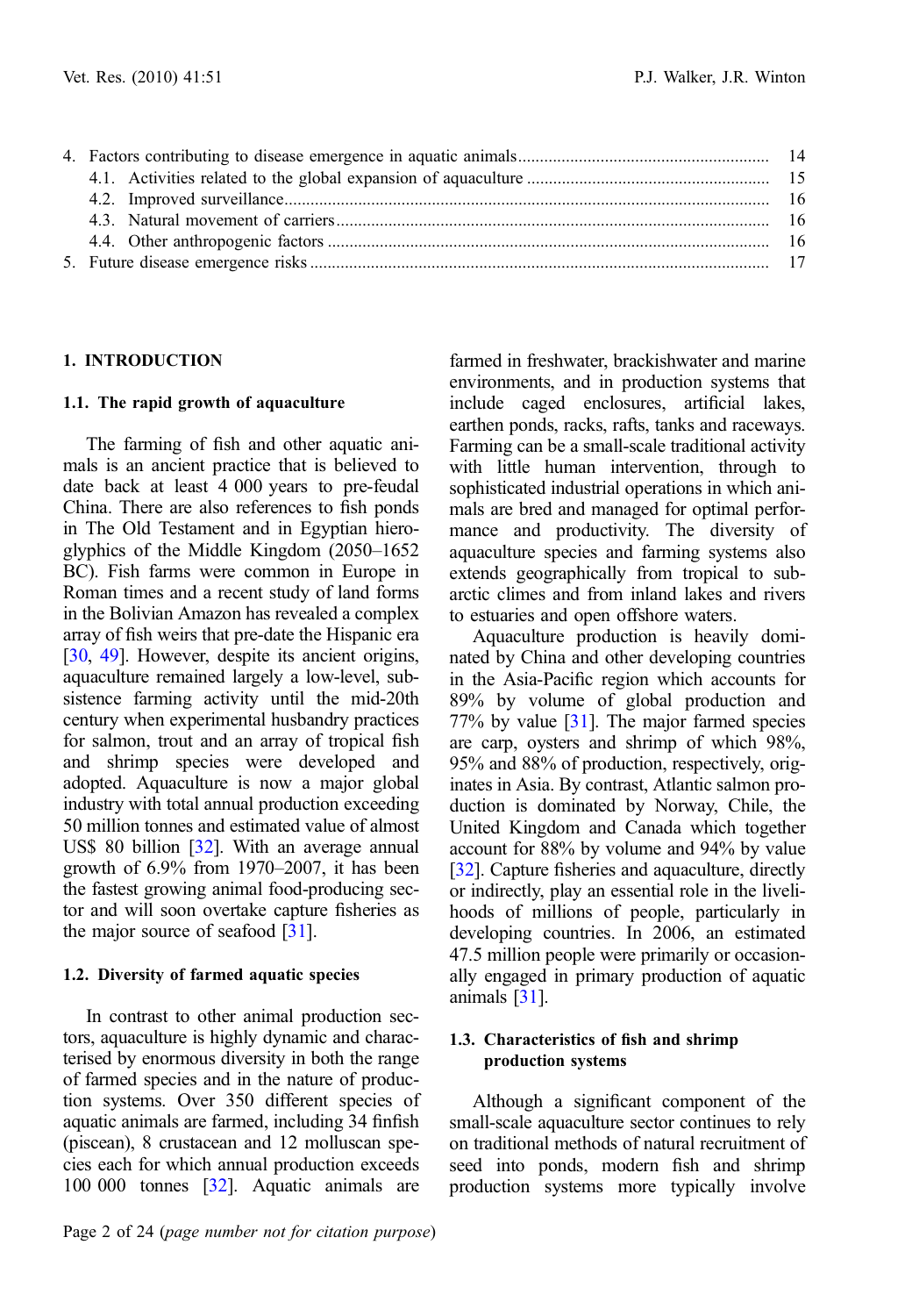a hatchery/nursery phase in which broodstock are spawned or stripped for the collection and hatching of eggs, and in which larvae are nursed through to post-larvae or juvenile stages (i.e., fry, smolt, fingerling) for delivery to farms. Broodstock may be captured from wild fisheries or produced in captivity from mature farmed stock or from closed-cycle breeding and genetic improvement programs. The use of wild broodstock that may be healthy carriers of viral pathogens is arguably the most significant biosecurity risk in aquaculture. Farming systems employed for grow-out may be extensive or intensive. Extensive farming employs fish or shrimp trapped at low density in natural or man-made enclosures utilising natural sources of feed with minimal human intervention. Intensive systems employ medium-to-high stocking densities in cages or ponds and artificial or supplemental feeds. Intensive pond culture usually requires aeration and controlled water exchange to maintain water quality. Super-intensive recirculating aquaculture systems (RAS) are also employed for some species. On-farm biosecurity measures to exclude pathogens and minimise health risks are more commonly employed in intensive and superintensive systems.

## 1.4. The decline of capture fisheries

Whilst aquaculture has been on a steady path of expansion, capture fishery production has levelled since 1990 and many of the world's major fisheries have been driven into a state of decline by unsustainable fishing practices and environmental pressures. It has been estimated that 11 of the 15 major fishing areas and 80% of marine fishery resources are currently overexploited or at their maximum sustainable limit [[31](#page-18-0)]. Much of the pressure on wild stocks is due to commercial fishing but the increasing popularity of recreational angling has led to a growing awareness of the need for regulation to ensure marine and inland fishery sustainability. Disease emergence is also a concern in wild fisheries due to environmental pressures, the direct impact of human activities and the risk of pathogen spread from aquaculture [\[102\]](#page-21-0).

## 2. HISTORY OF DISEASE EMERGENCE IN FISH AND SHRIMP

Whilst various forms of disease have been reported among aquatic animals for centuries, most were either non-infectious (e.g., tumours), or caused by common endemic pathogens (mainly parasites and bacteria), and thus already known among observers and those engaged in traditional aquaculture. However, during the past century, the rise of novel forms of intensive aquaculture, increased global movement of aquatic animals and their products, and various sources of anthropogenic stress to aquatic ecosystems have led to the emergence of many new diseases in fish and shrimp. In this review, we consider these emerging diseases as: (i) new or previously unknown diseases; (ii) known diseases appearing for first time in a new species (expanding host range); (iii) known diseases appearing forthe first time in a new location (expanding geographic range); and (iv) known diseases with a new presentation (different signs) or higher virulence due to changes in the causative agent.

## 2.1. Problems associated with emerging diseases

Emerging disease epizootics frequently cause substantial, often explosive, losses among populations of fish and shrimp, resulting in large economic losses in commercial aquaculture and threats to valuable stocks of wild aquatic animals. However, the extent of disease spread and impacts are often exacerbated by other problems that are typically encountered including: (i) delay in developing tools for the confirmatory diagnosis of disease or identification of the causative agent that allows infected animals to go undetected; (ii) poor knowledge of the current or potential host range; (iii) inadequate knowledge of the present geographic range; (iv) no understanding of critical epidemiological factors (replication cycle, mode of transmission, reservoirs, vectors, stability); and (v) poor understanding of differences among strains and/or relationships to established pathogens. Interventions to prevent pathogen spread are also often limited by poor capacity in some developing countries for implementation of effective quarantine and/or biosecurity measures and the illegal or poorly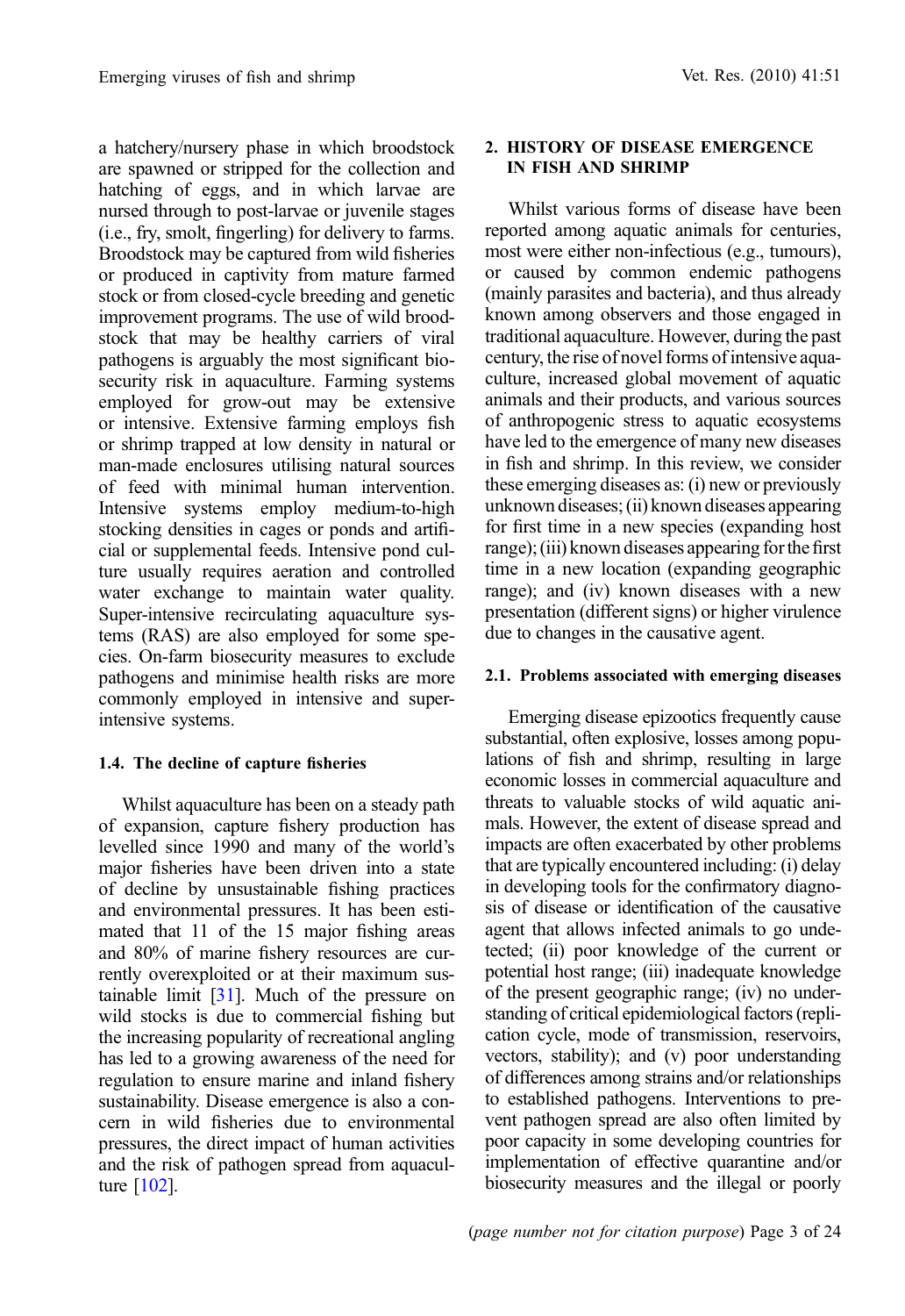regulated international trans-boundary movement of live aquatic animals [\[128,](#page-22-0) [164\]](#page-23-0).

## 2.2. Emerging viral diseases of fish

Important emerging viral pathogens of fish are found among many families of vertebrate viruses that are well-known to include pathogens of humans or domestic livestock. However, there are significant differences between the ecology of viral diseases of fish and those of humans or other terrestrial vertebrates. The most significant amongst these differences are that: (i) few fish viruses are known to be vectored by arthropods; (ii) water is a stabilizing medium, but currents are less effective for long range virus transmission than are aerosols; (iii) wild reservoir species are often at very low densities (except for schooling and aggregate spawning stocks); (iv) fish are poikilotherms and temperature has an exceptionally critical role in modulating the disease process by affecting both the replication rate of the virus as well as the host immune response and other physiological factors involved in resistance; (v) few fish viruses are transmitted sexually between adults, although high levels of some viruses are present in spawning fluids and a few viruses are transmitted vertically from adult to progeny, either intra-ovum or on the egg surface. However, as occurs for avian diseases, migratory fish can serve as carriers for longrange dispersal of viral pathogens.

The global expansion of finfish aquaculture and accompanying improvements in fish health surveillance has led to the discovery of several viruses that are new to science. Many of these are endemic among native populations and opportunistically spill-over to infect fish in aquaculture facilities. Other well-characterized fish viruses (e.g., channel catfish virus, Onchorhynchus masou virus) can also cause significant losses in aquaculture but do not seem to be increasing significantly in host or geographic range. In the following sections, we consider the major emerging fish virus diseases that cause significant losses in aquaculture and are expanding in host or geographic range ([Tab. I\)](#page-4-0). Because of the risk of spread through commercial trade in finfish, many of the diseases are listed as notifiable by the World Organization for Animal Health (OIE).

## 2.2.1. Infectious haematopoietic necrosis

Infectious haematopoietic necrosis is one of three rhabdovirus diseases of fish that are listed as notifiable by the OIE. Originally endemic in the western portion of North America among native species of anadromous salmon, infectious haematopoietic necrosis virus (IHNV) emerged in the 1970s to become an important pathogen of farmed rainbow trout (*Oncorhynchus mykiss*) in the USA [\[11](#page-17-0), [156](#page-23-0)]. Subsequently, the virus was spread by the movement of contaminated eggs to several countries of Western Europe and East Asia, where it emerged to cause severe losses in farmed rainbow trout, an introduced species. Similar to other members of the genus Novirhabdovirus in the family Rhabdoviridae, IHNV contains a negative-sense, single-stranded RNA genome, approximately 11 000 nucleotides in length and encoding six proteins, packaged within an enveloped, bullet-shaped virion [\[67\]](#page-19-0). Isolates of IHNV from North America show a strong phylogeographic signature with relatively low genetic diversity among isolates from sockeye salmon (Oncorhynchus nerka) inhabiting the historic geographic range of the virus [[66](#page-19-0)]. However, isolates from trout in Europe, Japan or Korea, where the virus is emerging, show evidence of independent evolutionary histories following their initial introduction [[29](#page-17-0), [64](#page-19-0), [106](#page-21-0)]. The emergence of IHNV in rainbow trout aquaculture is accompanied by genetic changes that appear to be related to a shift in host specificity and virulence [\[112](#page-21-0)].

## 2.2.2. Viral haemorrhagic septicaemia

Viral haemorrhagic septicaemia (VHS) is another emerging disease caused by a fish rhabdovirus. Similar to IHNV in morphology and genome organization, viral haemorrhagic septicaemia virus (VHSV) is also a member of the genus Novirhabdovirus [[67\]](#page-19-0). The virus was initially isolated and characterized in Europe where it had become an important cause of loss among rainbow trout reared in aquaculture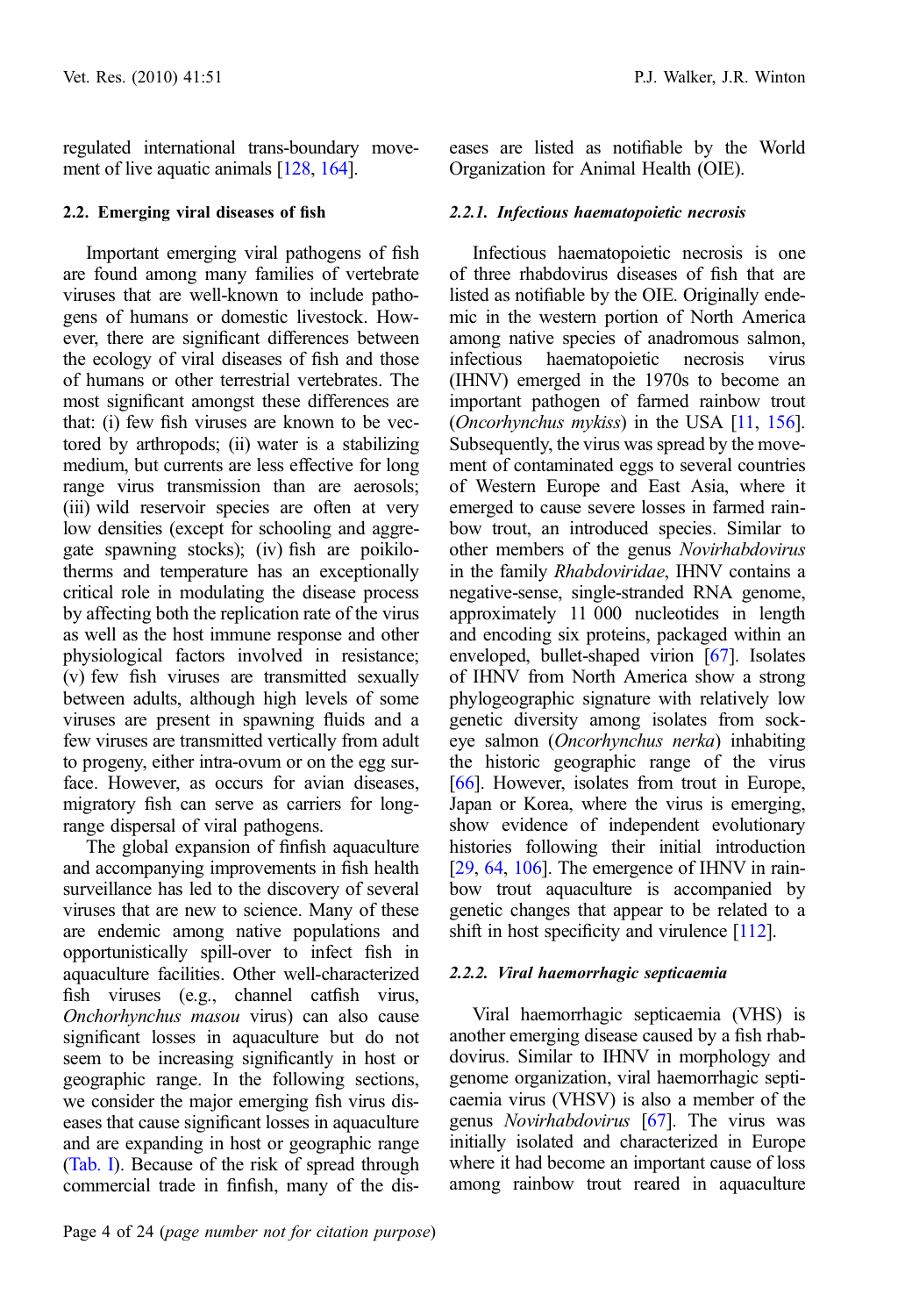| Virus                                                            | Abbreviation         | Genome      | Taxonomic classification                                  | Known geographic<br>distribution                                    | OIE listed $2$ |
|------------------------------------------------------------------|----------------------|-------------|-----------------------------------------------------------|---------------------------------------------------------------------|----------------|
| DNA viruses                                                      |                      |             |                                                           |                                                                     |                |
| Epizootic haematopoietic necrosis virus<br>and other ranaviruses | <b>EHNV</b><br>dsDNA |             | Iridoviridae, Ranavirus                                   | Australia, Europe, Asia,<br>North America, Africa                   | Yes            |
| Red sea bream iridovirus                                         | <b>RSIV</b>          | dsDNA       | Iridoviridae, Megalocytivirus                             | Asia                                                                | Yes            |
| Koi herpesvirus                                                  | <b>KHV</b>           | dsDNA       | Alloherpesviridae, Cyprinivirus                           | Asia, Europe, North<br>America, Israel, Africa                      | Yes            |
| RNA Viruses                                                      |                      |             |                                                           |                                                                     |                |
| Infectious haematopoietic necrosis virus                         | <b>IHNV</b>          | $(-)$ ssRNA | Mononegavirales, Rhabdoviridae,<br><b>Novirhabdovirus</b> | Europe, North America,<br>Asia                                      | Yes            |
| Viral haemorrhagic septicaemia virus                             | <b>VHSV</b>          | $(-)$ ssRNA | Mononegavirales, Rhabdoviridae,<br>Novirhabdovirus        | Europe, North America,<br>Asia                                      | Yes            |
| Spring viraemia of carp virus                                    | <b>SVCV</b>          | $(-)$ ssRNA | Mononegavirales, Rhabdoviridae,<br>Vesiculovirus          | Europe, Asia, North and<br>South America                            | Yes            |
| Infectious salmon anaemia virus                                  | <b>ISAV</b>          | $(-)$ ssRNA | Orthomyxoviridae, Isavirus                                | Europe, North and South<br>America                                  | Yes            |
| Viral nervous necrosis virus                                     | <b>VNNV</b>          | $(+)$ ssRNA | Nodaviridae, Betanodavirus                                | Australia, Asia, Europe,<br>North America, Africa,<br>South Pacific | N <sub>0</sub> |
| $1$ ICVT, 2009.<br>$2$ OIE, 2009.                                |                      |             |                                                           |                                                                     |                |

<span id="page-4-0"></span>Table I. Emerging viral pathogens of finfish.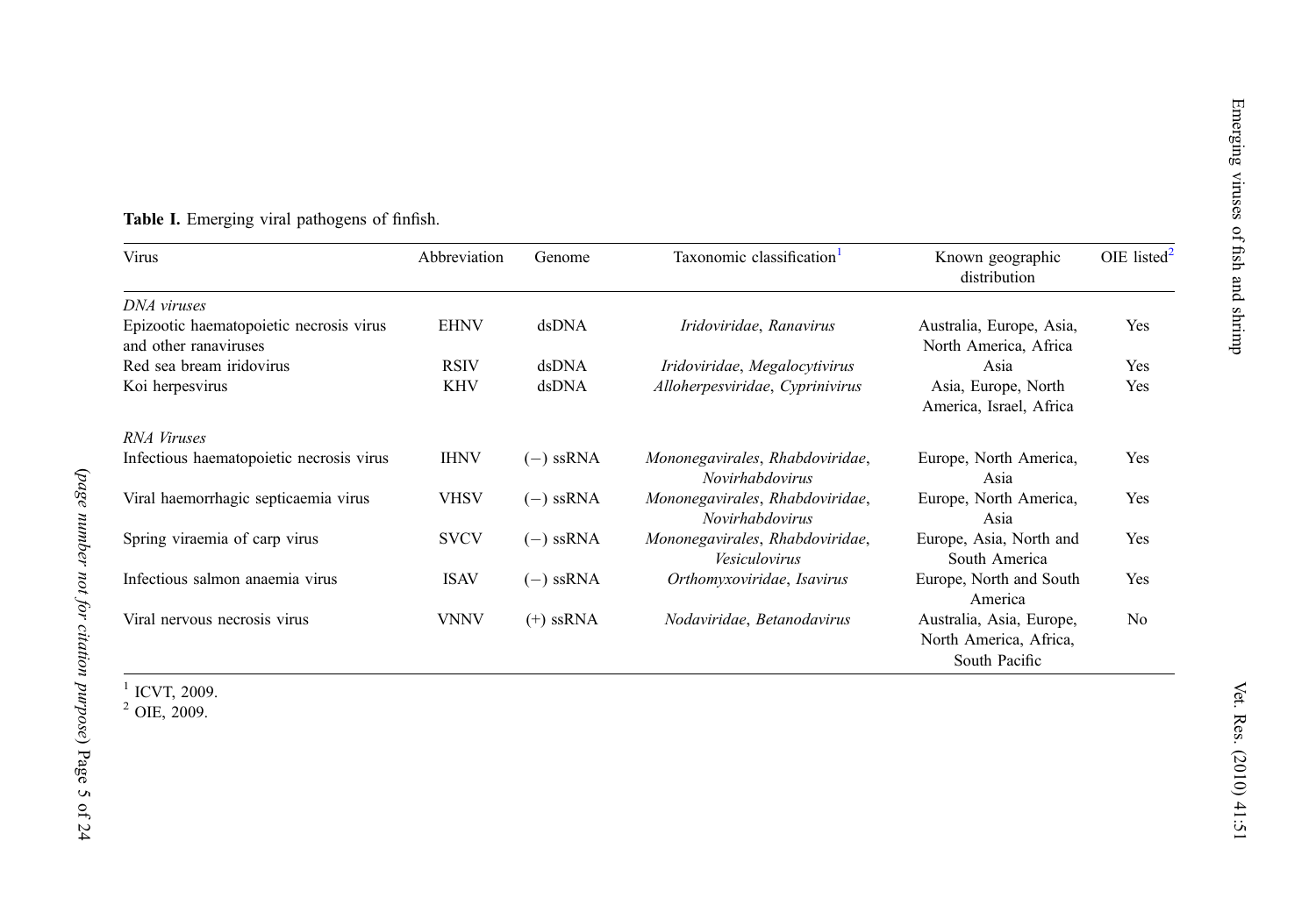[[123](#page-22-0)]. Prior to the 1980s, VHSV was assumed to be largely endemic among native freshwater species of fish in Western Europe where it spilled-over to the introduced, and presumably more susceptible, rainbow trout  $[156]$ . Subsequently, an increasing number of virological surveys of anadromous and marine fish in the North Pacific and North Atlantic Oceans revealed a much greater host and geographic range than previously recognized [\[35,](#page-18-0) [91](#page-20-0), [99](#page-20-0), [121](#page-21-0)], and VHSV was shown to cause significant losses in both cultured and free-ranging species of marine fish [[48](#page-18-0), [56](#page-19-0)]. The understanding that VHS appeared to be an emerging disease of marine fish as a result of both greater surveillance efforts and the development of novel forms of marine fish aquaculture was further extended when VHS emerged for the first time in the Great Lakes of North America. The explosive losses among free-ranging native species revealed how devastating the disease can be when first introduced into naive populations of freshwater fish [\[28,](#page-17-0) [40](#page-18-0), [84\]](#page-20-0).

#### 2.2.3. Spring viraemia of carp

Spring viraemia of carp (SVC) is also caused by a fish rhabdovirus (SVCV). However, unlike IHNV and VHSV, SVCV is related to rhabdoviruses in the genus Vesiculovirus in having an enveloped, bullet-shaped virion with somewhat shorter morphology and lacking the non-virion gene characteristic of novirhabdoviruses [[67](#page-19-0)]. Initially believed to be endemic among common carp (Cyprinus carpio) in Eastern and Western Europe, the disease appeared in the spring to cause large losses among farm-reared carp [[2,](#page-16-0) [156\]](#page-23-0). More recently, SVCV has emerged in several regions of the world where it has been associated with very large losses in common carp and its ornamental form, the koi carp. These outbreaks have occurred in both farmed and wild fish, suggesting a recent range expansion. The emergence of SVC in North America, Asia and in portions of Europe, formerly free of the virus, appears to be a result of both improved surveillance and the global shipment of large volumes of ornamental fish, including koi carp. Genotyping of isolates of SVCV and a closely related fish rhabdovirus from Europe, pike fry rhabdovirus, from various locations have revealed the isolates form four major genetic clades [\[127\]](#page-22-0), and that the isolates of SVCV representing the recent emergence and geographic range expansion appear to have links to the spread of the virus within China where common carp are reared in large numbers for food and koi are reared for export [[92](#page-20-0)].

#### 2.2.4. Infectious salmon anaemia

Infectious salmon anaemia (ISA) is an emerging disease of farmed Atlantic salmon (Salmo salar) caused by a member of the family Orthomyxoviridae. The virus (ISAV) has eight independent genome segments of negative-sense, single-stranded RNA packaged within a pleomorphic, enveloped virion, approximately 100–130 nm in diameter, and is the type species of the genus Isavirus. Initially identified as the causative agent of outbreaks and high rates of mortality among Atlantic salmon reared in sea cages in parts of Norway [\[109\]](#page-21-0), ISAV subsequently emerged to cause losses in other areas of Western Europe where Atlantic salmon are farmed [\[95\]](#page-20-0). The virus was also confirmed to be the cause of an emerging hemorrhagic kidney disease of farmed Atlantic salmon along the Atlantic coast of Canada and the USA [[82](#page-20-0)]. Isolates of ISAV form two major genotypes containing isolates from Europe and North America, respectively [[62](#page-19-0)]. More recently, ISAV has caused very extensive losses in the Atlantic salmon farming industry in Chile. Genetic analysis has revealed that the Chilean isolates group with those from Norway and that the virus was likely transferred to Chile sometime around 1996 by the movement of infected eggs [\[63\]](#page-19-0). Although principally known as a pathogen of Atlantic salmon, ISAV has been isolated from naturally infected marine species that are apparent reservoirs for virus spill-over to susceptible Atlantic salmon in sea cages [\[115\]](#page-21-0). Investigation of virulence determinants of ISAV has also revealed significant differences among isolates [\[88](#page-20-0)]. Thus, the emergence of ISA appears to be a response to the farming of a susceptible species in an endemic area, evolution of the virus and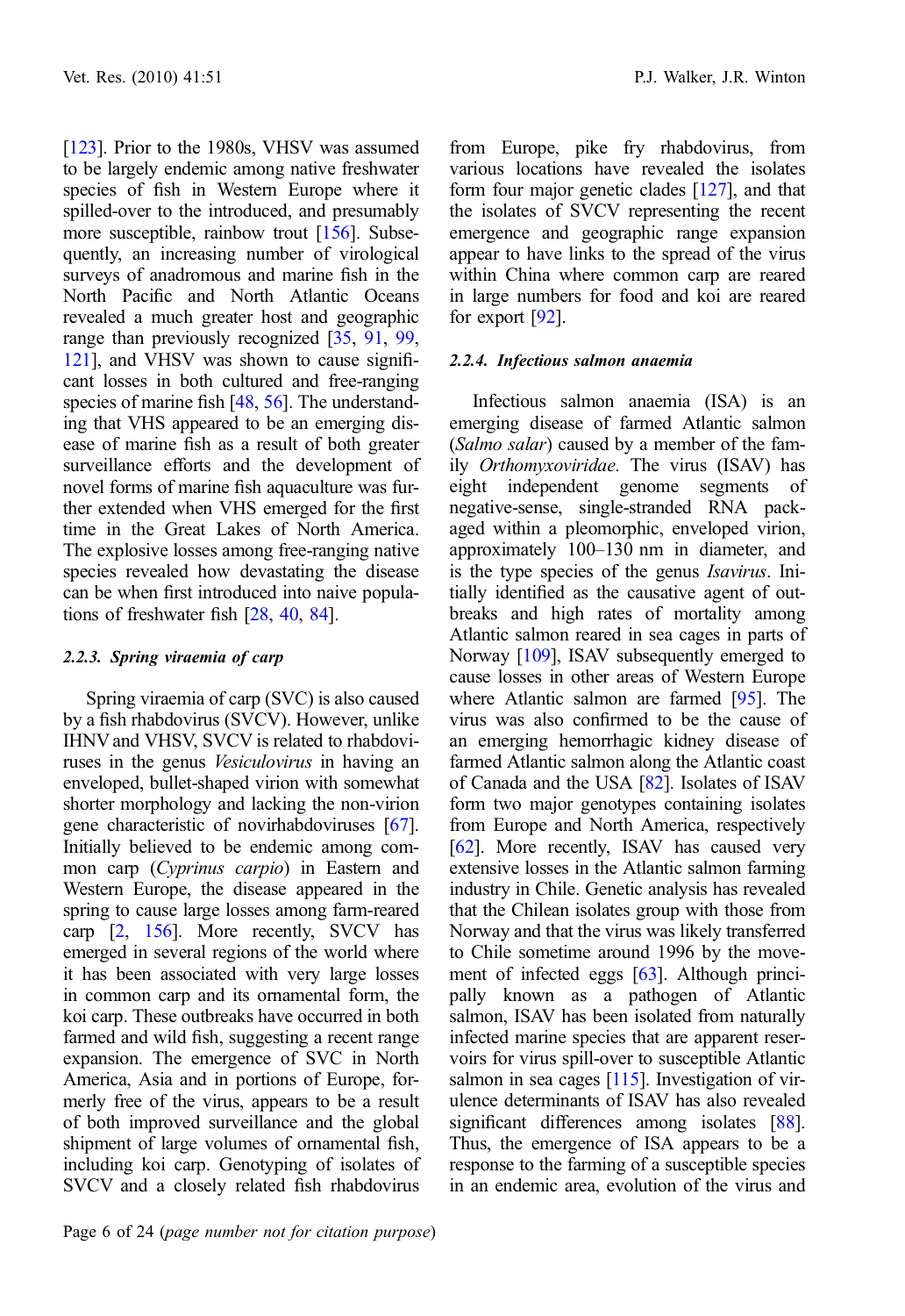some degree of transmission via the movement of fish or eggs used in aquaculture.

#### 2.2.5. Koi herpesvirus disease

The disease caused by koi herpesvirus (KHV) is amongst the most dramatic examples of an emerging disease of fish. KHV is a member of the genus Cyprinivirus in the family Alloherpesviridae. Koi herpesvirus disease is relatively host-specific; although other cyprinid species have been shown to be susceptible, only common carp (C. carpio) and its ornamental subspecies, the koi carp, have been involved in the explosive losses that have been reported globally in areas where the virus has been first introduced [\[47\]](#page-18-0). The enveloped virion of KHV, formally classified as the species Cyprinid herpesvirus 3, has a morphology typical of herpesviruses and contains a double-stranded DNA genome of approximately 295 kbp [\[5\]](#page-16-0). Molecular analysis has shown little variation among isolates, as might be expected for a virus that is being rapidly disseminated by the global movement of infected fish [\[37\]](#page-18-0); however, minor variation has been reported that may reflect at least two independent introductions or emergence events of KHV [[68\]](#page-19-0). A significant problem is that once fish are infected, the virus persists for some period of time in a latent or carrier state without obvious clinical signs [\[125\]](#page-22-0). It appears that the movement of such carriers via the extensive trade in cultured ornamental fish has resulted in the rapid appearance of the disease in many regions of the world [\[41\]](#page-18-0). In addition, the release or stocking of ornamental fish into ponds and other natural waters has resulted in the introduction of KHV to naive wild populations, where the initial exposure can result in substantial mortality.

## 2.2.6. Epizootic haematopoietic necrosis and other ranavirus diseases

Epizootic haematopoietic necrosis is caused by a large DNA virus (EHNV) which is classified in the genus Ranavirus of the family Iridoviridae [\[152\]](#page-23-0). Initially discovered in Australia where it was identified as an important cause of mortality among both cultured rainbow trout

and a native species, the redfin perch [\[71](#page-19-0)], it later became clear that EHNV was but one of a large pool of ranaviruses having a broad host and geographic range that included amphibians, fish and reptiles [\[53\]](#page-19-0). Isolated from sub-clinical infections as well as severely diseased fish in either aquaculture or the wild, the genetically diverse, but related, ranaviruses have been given many names in different locations [[86\]](#page-20-0). Although, there is evidence of spread by the movement of infected fish, either naturally or via trade, an important driver of the emergence of ranavirus diseases in finfish aquaculture seems to be the spill-over of virus from endemic reservoirs among native fish, amphibians or reptiles [[152](#page-23-0)]. In this regard, ranaviruses related to the type species, Frog Virus 3, have been shown to be an important cause of emerging disease among both cultured and wild amphibian populations and may be associated, at least in some areas, with their global decline [\[19\]](#page-17-0). Both the large, unregulated global trade in amphibians and the unintended movement of ranaviruses by humans, including anglers and biologists, have been postulated to be important methods of dissemination of these relatively stable viruses to new aquatic habitats [[114\]](#page-21-0).

## 2.2.7. Red sea bream iridoviral disease and other megalocytivirus diseases

Another group of emerging iridoviruses causes disease in marine as well as freshwater fish species [\[19\]](#page-17-0). Initially identified in 1990 as the cause of high rate of mortality among cultured red sea bream (Pagrus major) in southwestern Japan  $[54]$ , the causative agent termed red sea bream iridovirus (RSIV) was shown to affect at least 31 species of marine fish cultured in the region [\[60,](#page-19-0) [89\]](#page-20-0). Antigenic and molecular analyses revealed the causative agent of these outbreaks differed from other known fish iridoviruses [\[69,](#page-19-0) [103\]](#page-21-0). Soon, reports began to emerge that similar viral diseases in new hosts and other geographic areas of Asia were associated with novel iridoviruses including: infectious spleen and kidney necrosis iridovirus (ISKNV) from cultured mandarinfish (Sinaperca chuatsi) in southern China, sea bass (Lateolabrax sp.) iridovirus (SBIV)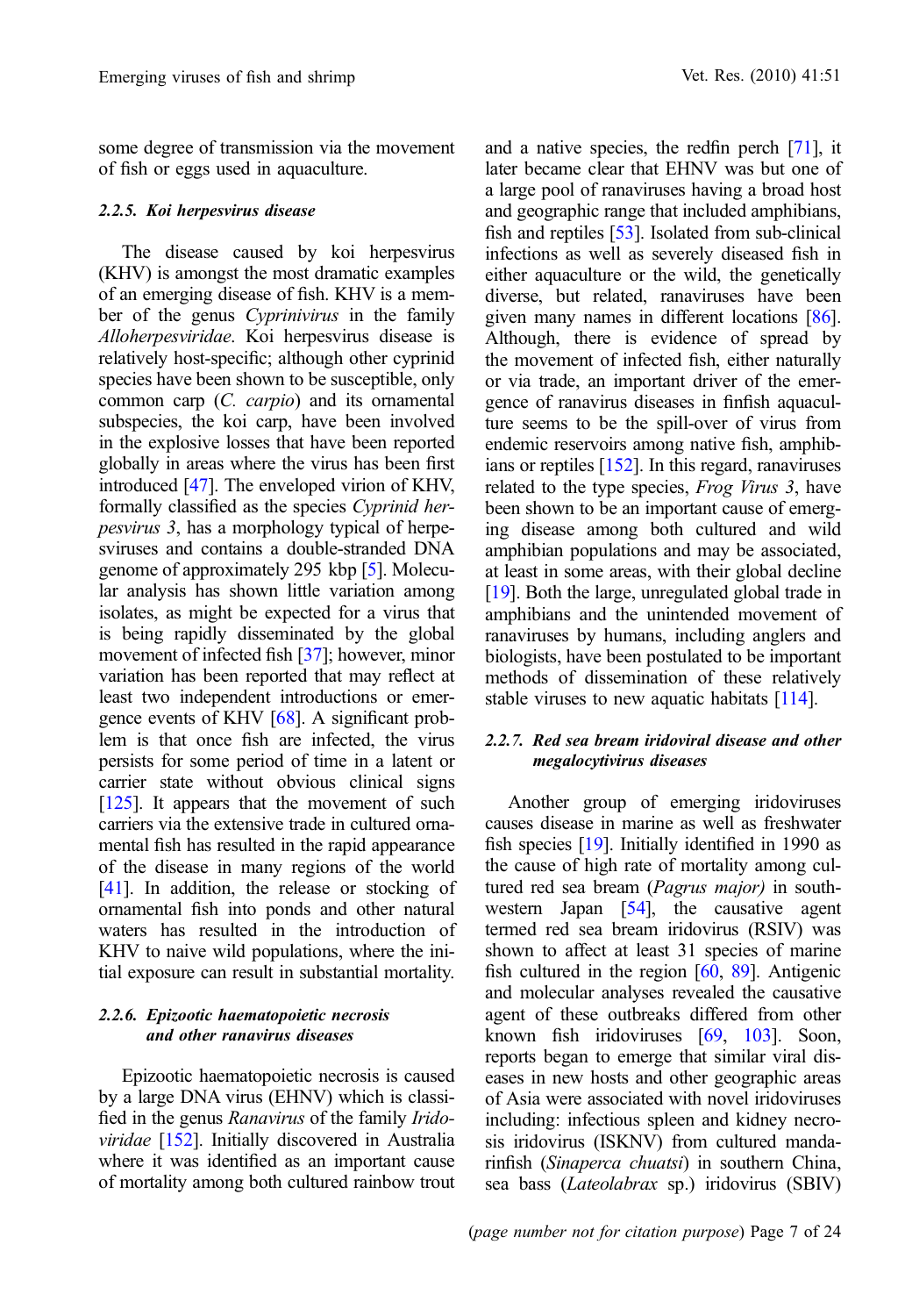from Hong Kong, rock bream (Oplegnathus fasciatus) iridovirus (RBIV) from Korea and the orange-spotted grouper (Epinephelus coiodes) iridovirus (OSGIV) from China [[27](#page-17-0), [45,](#page-18-0) [83](#page-20-0), [94\]](#page-20-0). Sequence analysis showed these and several additional, but related, viruses formed a novel group and have been assigned to the genus *Megalocytivirus* in the family *Iridoviridae*, with ISKNV as the type species  $[27, 46, 69, 83]$  $[27, 46, 69, 83]$  $[27, 46, 69, 83]$  $[27, 46, 69, 83]$  $[27, 46, 69, 83]$  $[27, 46, 69, 83]$  $[27, 46, 69, 83]$  $[27, 46, 69, 83]$ . In addition to causing outbreaks associated with severe necrosis and high mortality in a wide range of cultured marine fish, these viruses have emerged to affect freshwater species such as the African lampeye (Aplocheilichthys normani) and dwarf gourami (Colisa lalia) in which they have caused additional losses [\[132\]](#page-22-0). Molecular epidemiological studies have shown that megalocytiviruses form at least three genetic lineages. There is evidence that some of the initial outbreaks in marine species were due to spill-over from viruses endemic among free-ranging fishes; in other cases, there are clear links to the international movement of both marine and ornamental fish [[132](#page-22-0), [150,](#page-23-0) [152](#page-23-0)].

## 2.2.8. Viral nervous necrosis and other nodavirus diseases

Viral nervous necrosis (VNN) has emerged to become a major problem in the culture of larval and juvenile marine fish worldwide [[101](#page-21-0)]. Initially described as a cause of substantial mortality among cultured barramundi (Lates calcarifer) in Australia where the disease was termed vacuolating encephalopathy and retinopathy, the condition was shown to be caused by a small, icosahedral virus that resisted cultivation in available cell lines, but appeared similar to picornaviruses [[38](#page-18-0), [100\]](#page-20-0). Around the same time, efforts to expand marine fish aquaculture in other regions of the world revealed disease conditions associated with similar viruses in larvae or juveniles from a range of species including turbot (Scophthalmus maximus) in Norway [[8](#page-16-0)], sea bass (*Dicentrarchus labrax*) in Martinique and the French Mediterranean [[12](#page-17-0)], and parrotfish (Oplegnathus fasciatus) and redspotted grouper (Epinephelus akaara) in Japan [[97](#page-20-0), [163\]](#page-23-0). In Japan, the disease was termed nervous necrosis and the virus infecting larval striped jack (Pseudocaranx dentex), now assigned as the species Striped jack nervous necrosis virus (SJNNV), was shown to be a putative member of the family Nodaviridae [[98](#page-20-0)]. Following isolation in cell culture [\[34](#page-18-0)], sequence analysis of the coat protein gene supported the creation of a novel genus, Betanodavirus, within the family Nodaviridae to include isolates of fish nodaviruses from various hosts and geographic locations [[104](#page-21-0), [105](#page-21-0)]. These and other phylogenetic analyses [[23](#page-17-0), [122,](#page-21-0) [139](#page-22-0)] revealed that genetic lineages of the betanodaviruses show low host specificity and generally correspond to geographic location, indicating they emerged due to spill-over from reservoirs that include a broad range of wild marine fish, although some isolates revealed links to commercial movement.

## 2.3. Emerging viral diseases of shrimp

Shrimp is the largest single seafood commodity by value, accounting for 17% of all internationally traded fishery products. Approximately 75% of production is from aquaculture which is now almost entirely dominated by two species – the black tiger shrimp (Penaeus monodon) and the white Pacific shrimp (Penaeus vannamei) that represent the two most important invertebrate food animals [[32\]](#page-18-0). Disease has had a major impact on the shrimp farming industry. Since 1981, a succession of new viral pathogens has emerged in Asia and the Americas, causing mass mortalities and threatening the economic sustainability of the industry [[148](#page-23-0)]. Shrimp are arthropods and most shrimp viruses are either related to those previously known to infect insects (e.g., densoviruses, dicistroviruses, baculoviruses, nodaviruses, luteoviruses) or are completely new to science and have been assigned to new taxa [\(Tab. II\)](#page-8-0).

Several important characteristics are common to shrimp diseases and distinguish them from most viruses of terrestrial or aquatic vertebrates. Firstly, as invertebrates, shrimp lack the key components of adaptive and innate immune response mechanisms (i.e., antibodies, lymphocytes, cytokines, interferon) and, although Toll-like receptors have been identified, there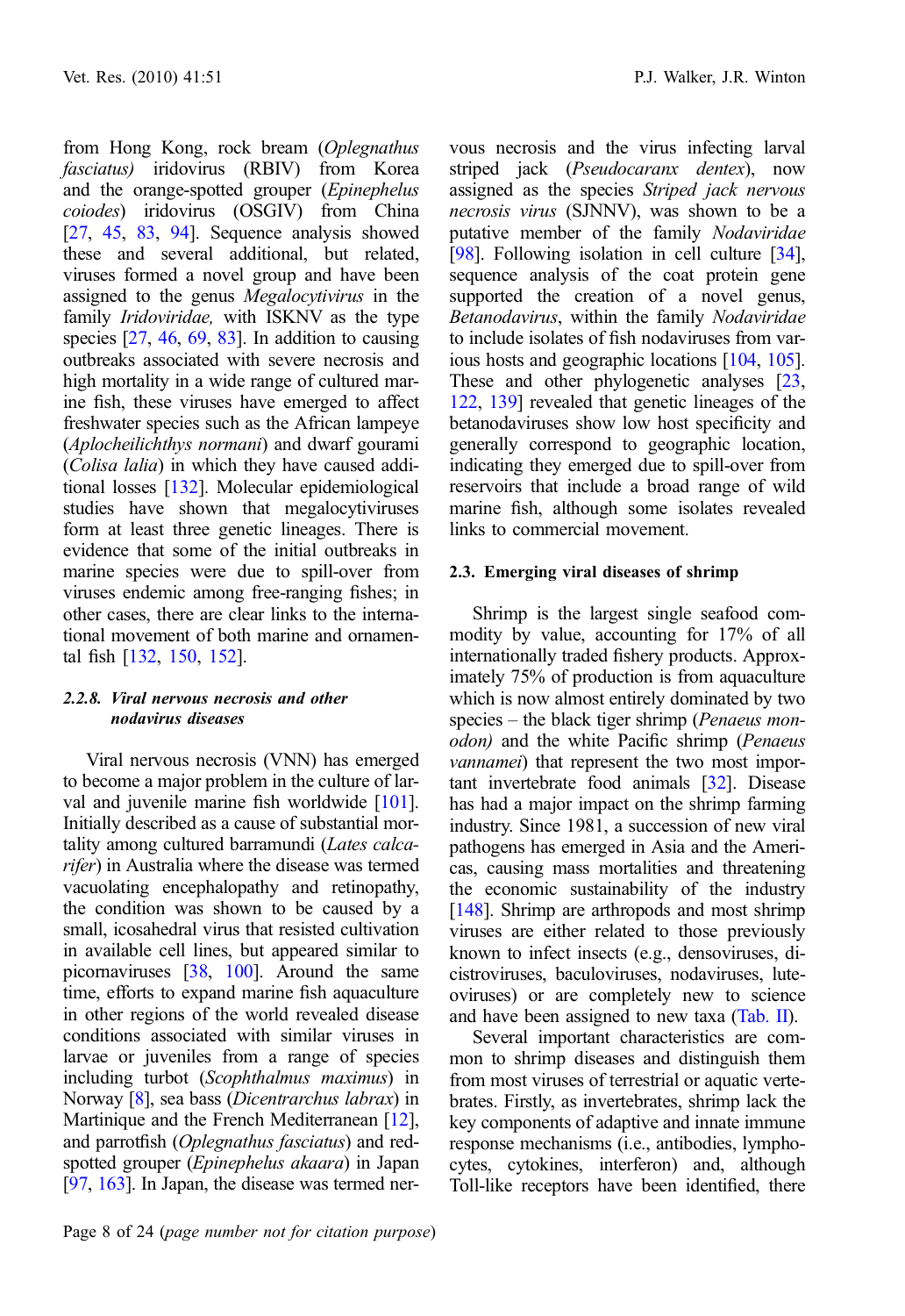| Virus                                                      | Abbreviation Genome |             | Taxonomic<br>classification                                   | Year emerged | Known geographic<br>distribution                           | OIE listed disease <sup>2</sup> |
|------------------------------------------------------------|---------------------|-------------|---------------------------------------------------------------|--------------|------------------------------------------------------------|---------------------------------|
| DNA viruses                                                |                     |             |                                                               |              |                                                            |                                 |
| Monodon baculovirus                                        | <b>MBV</b>          | dsDNA       | <b>Baculoviridae</b>                                          | 1977         | Asia-Pacific, Americas, Africa                             | No                              |
| Baculoviral midgut gland necrosis virus                    | <b>BMNV</b>         | dsDNA       | <b>Baculoviridae</b>                                          | 1971         | Asia, Australia                                            | N <sub>0</sub>                  |
| White spot syndrome virus                                  | <b>WSSV</b>         | dsDNA       | Nimaviridae,<br>Whispovirus                                   | 1992         | Asia, Middle-East,<br>Mediterranean, Americas              | Yes                             |
| Infectious hypodermal and<br>haematopoietic necrosis virus | <b>IHHNV</b>        | ssDNA       | Parvoviridae,<br>Densovirus                                   | 1981         | Asia-Pacific, Africa, Madagascar,<br>Middle-East, Americas | Yes                             |
| Hepatopancreatic parvovirus                                | <b>HPV</b>          | ssDNA       | Parvoviridae,<br>Densovirus                                   | 1983         | Asia-Pacific, Africa, Madagascar,<br>Middle-East, Americas | No                              |
| RNA viruses                                                |                     |             |                                                               |              |                                                            |                                 |
| Yellow head virus                                          | <b>YHV</b>          |             | (+) ssRNA Nidovirales, Roniviridae,<br><i><b>Okavirus</b></i> | 1990         | East and Southeast Asia, Mexico                            | Yes                             |
| Taura syndrome virus                                       | <b>TSV</b>          | $(+)$ ssRNA | Picornavirales,<br>Dicistroviridae                            | 1992         | Americas, East and Southeast<br>Asia                       | Yes                             |
| Infectious myonecrosis virus                               | <b>IMNV</b>         |             | (+) ssRNA Totivirus (unclassified)                            | 2002         | Brazil, Indonesia, Thailand,<br>China                      | Yes                             |
| Macrobrachium rosenbergii nodavirus                        | <b>MrNV</b>         |             | (+) ssRNA Nodavirus (unclassified)                            | 1995         | India, China, Taiwan, Thailand,<br>Australia, Caribbean    | Yes                             |
| Laem-Singh virus                                           | <b>LSNV</b>         | $(+)$ dsRNA | Luteovirus-like<br>(unclassified)                             | 2003         | South and Southeast Asia                                   | No                              |
| Mourilyan virus                                            | MoV                 | $(-)$ ssRNA | Bunyavirus-like<br>(unclassified)                             | 1996         | Australia, Asia                                            | N <sub>0</sub>                  |

<span id="page-8-0"></span>Table II. Emerging viral pathogens of marine and freshwater shrimp.

 $^{1}$  ICTV, 2009.<br> $^{2}$  OIE, 2009.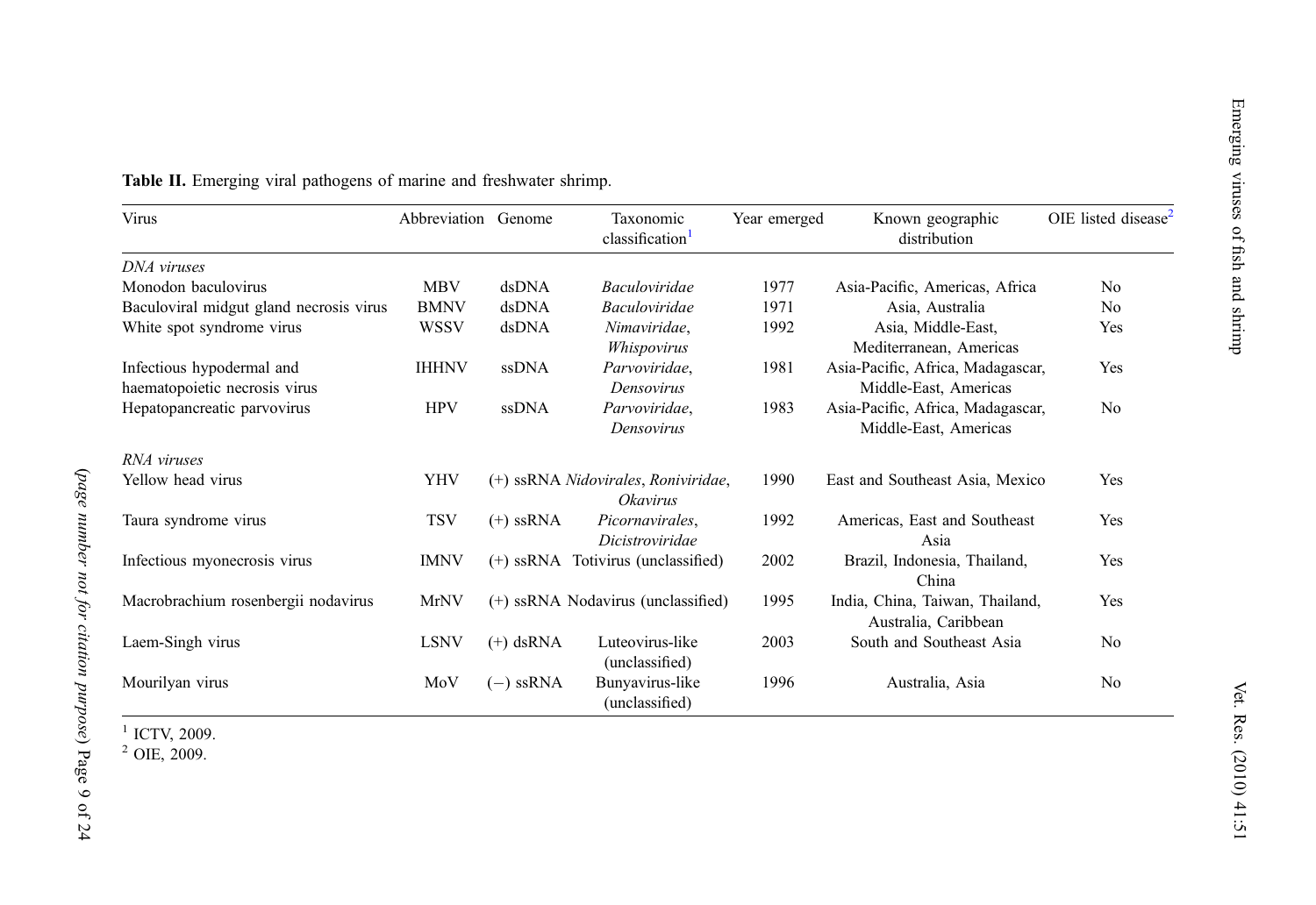is little evidence that they are involved in antiviral immunity [[70](#page-19-0), [160](#page-23-0)]. RNA interference (RNAi) does appear to have a role in the antiviral defensive response of shrimp and there is evidence that viral proteins can induce a shortlived protective immunity [[57](#page-19-0), [118](#page-21-0)]. However, as is the case for insects, the response of shrimp to viral infection is poorly understood and the subject of intensive research. The second distinguishing feature is that most of the major pathogenic viruses cause very low level persistent infections that can occur at moderate to very high prevalence in apparently health shrimp populations [\[16](#page-17-0), [51](#page-18-0), [108](#page-21-0), [133](#page-22-0), [145\]](#page-23-0). Almost all shrimp pathogens are transmitted vertically (but usually not transovarially) and disease is the result of a massive viral amplification that follows exposure to various forms of environment or physiological stress [\[22](#page-17-0), [81](#page-20-0), [113,](#page-21-0) [119](#page-21-0)]. Stressors can include handling, spawning, poor water quality or abrupt changes in temperature or salinity. Shrimp viruses can also commonly be transmitted horizontally and, once viral loads are high and disease is manifest, horizontal transmission of infection is accompanied by transmission of disease. The third significant characteristic is a logical consequence of the former two in that shrimp commonly can be infected simultaneously or sequentially with multiple viruses  $[33]$  $[33]$ , or even different strains of the same virus  $[50]$  $[50]$ . These characteristics present a very different landscape for the interaction of pathogen and host and significant challenges for diagnosis, detection, pathogen exclusion and the use of prophylactics in health management. Viruses listed by the OIE as causing notifiable diseases of marine and freshwater shrimp are reviewed briefly in this section.

#### 2.3.1. White spot syndrome

White spot syndrome first emerged in Fujian Province of China in 1992 [\[165](#page-23-0)]. It was soon after reported in Taiwan and Japan and has since become panzootic throughout shrimp farming regions of Asia and the Americas [[148](#page-23-0)]. It is the most devastating disease of farmed shrimp with social and economic impacts over 15 years on a scale that is seldom seen, even for the most important diseases of

terrestrial animals. White spot syndrome virus (WSSV) is a large, enveloped, ovaloid DNA virus with a flagellum-like tail and helical nucleocapsid that has been classified as the only member of the new family Nimaviridae, genus Whispovirus [\[144,](#page-22-0) [158\]](#page-23-0). The  $\sim$  300 kbp viral genome contains atleast 181 ORF, most of which encode polypeptides with no detectable homology to other known proteins [\[142,](#page-22-0) [159](#page-23-0)]. Although first emerging in farmed kuruma shrimp (Penaeus japonicus), WSSV has a very broad host range amongst decapod crustaceans (e.g., marine and freshwater shrimp, crabs, lobsters, crayfish, etc.), all of which appear to be susceptible to infection [[72\]](#page-19-0). However, susceptibility to disease varies and some crustacean species have been reported to develop very high viral loads in the absence of clinical signs [[162](#page-23-0)]. All farmed marine (penaeid) shrimp species are highly susceptible to white spot disease, with mass mortalities commonly reaching 80–100% in ponds within a period of 3–10 days [[20,](#page-17-0) [77](#page-19-0)]. Persistent, low level infections in shrimp and other crustaceans occur commonly, sometimes at levels that are not detectable, even by nested PCR. The amplification of viral loads and onset of disease can be induced by environmental or physiological stress [\[80,](#page-20-0) [113](#page-21-0)], or at ambient temperatures below 30 °C [\[39,](#page-18-0) [143](#page-22-0)].

WSSV was not known prior to its emergence in China and the original source of infection has not been determined. However, the spread of infection throughout most of Asia during the mid-1990s and subsequently to the Americas from 2001 was explosive and was almost certainly the consequence of a prolific international trade in live shrimp and other crustacean seed and broodstock [\[76\]](#page-19-0). The susceptibility of all decapods and absence of evidence of replication in other organisms suggests the virus is of crustacean origin but it remains a mystery why a virus with such broad host range and ease of transmission was not long established globally in crustacean populations prior to the advent of aquaculture [\[148\]](#page-23-0).

#### 2.3.2. Taura syndrome

Taura syndrome first emerged in white Pacific shrimp (P. vannamei) farms on the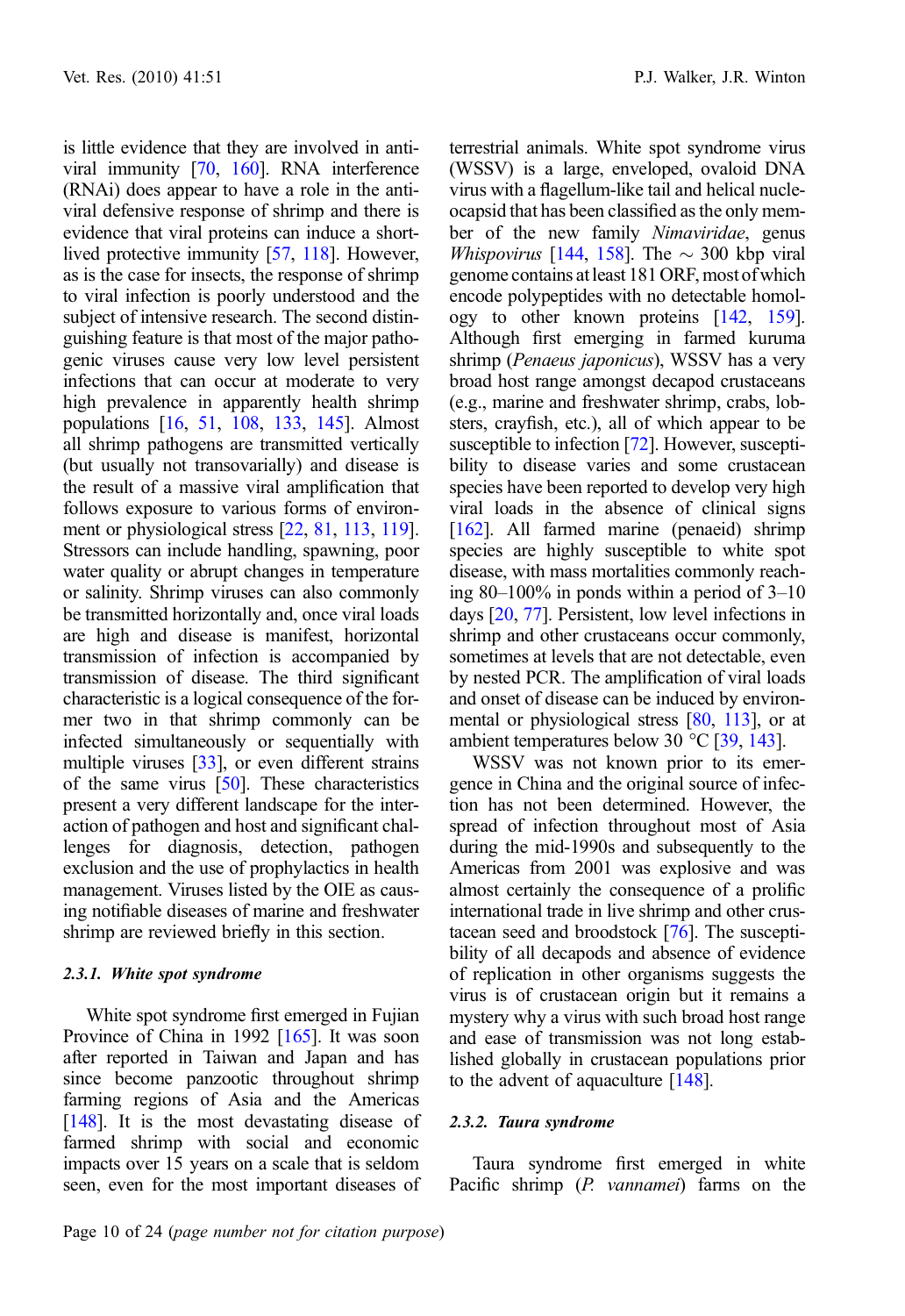Taura River near Guayaquil in Ecuador in 1992, almost simultaneously with the emergence of WSSV in kuruma shrimp in China [\[43\]](#page-18-0). The disease spread rapidly throughout most shrimp farming regions of Central and South America [[75\]](#page-19-0). In 1998, it was detected in Taiwan and has now spread throughout much of Asia [[140](#page-22-0)]. Taura syndrome virus (TSV) is a small, naked (+) ssRNA virus that is currently classified as an unassigned species in the family Dicistroviridae, order Picornavi-rales [[21\]](#page-17-0). The most closely related known viruses include insect viruses in the genus Cripavirus such as cricket paralysis virus and drosophila C virus [\[21,](#page-17-0) [87](#page-20-0)]. Acute, transitional (recovery) and chronic phases of TSV infection have been described [\[44\]](#page-18-0). Mortalities in the acute phase can be as high as 95% but surviving shrimp remain infected and a potential source of virus transmission. The susceptible host range of TSV is far more restricted than that of WSSV but includes most farmed marine shrimp species. However, susceptibility to disease varies and virulence varies for different strains of the virus. Other crustaceans including freshwater shrimp and crabs appear to be resistant to disease but may be potential carriers [\[61\]](#page-19-0). Birds and water-boatmen (Trichocorixa reticulata) have been proposed as possible mechanical vectors [\[14](#page-17-0), [36,](#page-18-0) [126](#page-22-0)]. The focal origin of the TSV panzootic and absence of evidence of infection prior to the first outbreak suggest that, as for WSSV, penaeid shrimp are not the natural host. The rapid spread of TSV in the Americas and then to Asia has also been attributed to the international trade in live shrimp.

## 2.3.3. Yellow head disease

Yellow head virus (YHV) is the most virulent of shrimp pathogens, commonly causing total crop loss within several days of the first signs of disease in a pond. It first emerged in black tiger shrimp (P. *monodon*) in Central Thailand in 1990 and has since been reported in most major shrimp farming countries in Asia, including India, Indonesia, Malaysia, the Philippines, Sri Lanka, Vietnam and Taiwan [\[17,](#page-17-0) [145\]](#page-23-0). There is also a recent unconfirmed

report that YHV is present in farmed P. vanna-mei and P. stylirostris in Mexico [\[25\]](#page-17-0). YHV is an enveloped, rod-shaped (+) ssRNA virus with a helical nucleocapsid and prominent glycoprotein projections on the virion surface [\[157](#page-23-0)]. The particle morphology and organisation and expression strategy of the  $\sim$  26 kb genome indicate that it is most closely related to vertebrate coronaviruses, toroviruses and arteriviruses, and it has been classified within the order Nidovirales in the family Ronivirus, genus Okavirus [\[147\]](#page-23-0). It is now known that YHV is one of a complex of six closely related viruses infecting P. monodon shrimp [\[153](#page-23-0)]. Gill-associated virus (GAV) is a far less virulent virus that emerged to cause mid-crop mortality syndrome in farmed P. monodon in Australia in 1996 [[124](#page-22-0)]. However, the prevalence of GAV infection in healthy P. monodon broodstock and farmed shrimp in Australia has been reported to approach 100% and, although disease can be transmitted by injection or exposure *per os* to moribund shrimp, outbreaks in ponds are most likely the result of amplification of viral loads as a consequence of environmental stress. The other four known genotypes in the complex have been detected only in healthy P. monodon in Asia and, although they occur at high prevalence in many locations, they are not known to be associated with disease [[153](#page-23-0)]. Many other penaeid and palemonid shrimp species have been shown to be susceptible to experimental infection with YHV or GAV, but yellow-headcomplex viruses are detected rarely in other penaeid shrimp species and P. monodon appears to be the natural host [[148](#page-23-0)]. Nevertheless, the very high virulence of YHV for penaeid shrimp does suggest that this genotype may enter ponds via an alternative reservoir host. Homologous genetic recombination is also a feature of the yellow head complex. A recent study has indicated that  $\sim$  30% of yellow-head-complex viruses detected in P. monodon from across the Asia-Pacific region are recombinants [[154](#page-23-0)]. The prevalence and geographic distribution of these recombinant viruses suggests that aquaculture and the international trade in live shrimp are the source of rapidly increasing viral genetic diversity.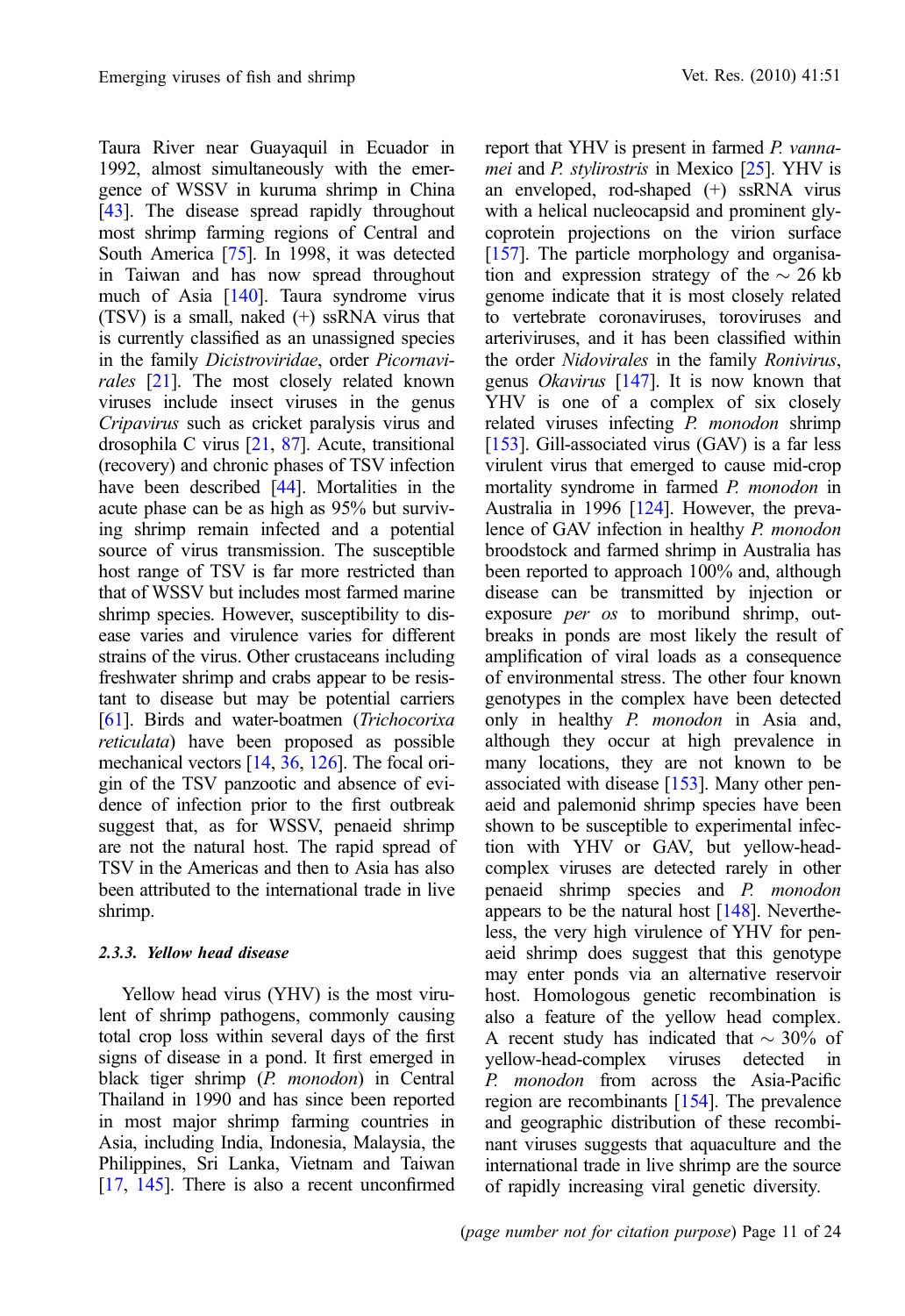## 2.3.4. Infectious hypodermal and haematopoietic necrosis

Infectious hypodermal and haematopoietic necrosis was first detected in Hawaii in 1981, causing mass mortalities in blue shrimp (Penaeus stylirostris) farmed in super-intensive raceways [\[74](#page-19-0)]. Infectious hypodermal and haematopoietic necrosis virus (IHHNV) is a small, naked, ssDNA virus that has been classified with several insect viruses in the family Parvo-viridae, genus Brevidensovirus [\[21\]](#page-17-0). Following its initial detection in Hawaii, IHHNV was found to be widely distributed in both P. stylirostris and P. vannamei shrimp throughout farming regions of the Americas and in the wild shrimp population of the Gulf of California where some reports suggest that it may have contributed to the collapse of the capture fishery [[96](#page-20-0), [111](#page-21-0)]. Although it does not cause mortalities in P. vannamei, IHHNV has been shown to reduce growth by up to 30% and cause deformities of the rostrum and anterior appendages in a condition called ''runt deformity syndrome'' [[59](#page-19-0)]. In Asia, IHHNV is endemic and occurs commonly in *P. monodon* shrimp which appears to be the natural host and in which it does not cause disease and has no impact on growth or fecundity [[18](#page-17-0), [155\]](#page-23-0). Four genotypes of IHHNV have been identified of which two have been shown to be integrated into host genomic DNA and experimental transmission studies suggest they may not be infectious for P. monodon or P. vannamei shrimp [\[65,](#page-19-0) [135,](#page-22-0) [136](#page-22-0)]. The other two genotypes can be transmitted horizontally by injection, ingestion or exposure to infected water, or vertically from infected females [\[73](#page-19-0)]. Genetic evidence suggests that P. monodon imported from the Philippines were the source of the epizootic in the Americas, indicating that disease emergence has been the consequence of an expanded host range providing opportunities for pathogenicity and a vastly expanded geographic distribution [\[134](#page-22-0)].

#### 2.3.5. Infectious myonecrosis

Infectious myonecrosis is the most recently emerging of the major viral diseases of marine shrimp. It first appeared in farmed P. vannamei shrimp at Pernambuco in Brazil in 2002 and has subsequently spread throughout coastal regions of north-east Brazil and to Indonesia, Thailand and Hainan Province in China [[4](#page-16-0), [79,](#page-20-0) [120](#page-21-0)]. The original source of infection is unknown but the trans-continental spread has almost certainly been due to the voluminous trade in P. vannamei broodstock. Shrimp with the acute form of the disease display various degrees of skeletal muscle necrosis, visible as an opaque, whitish discolouration of the abdomen [\[137\]](#page-22-0). Surviving shrimp progress to a chronic phase with persistent low-level mortalities. Infectious myonecrosis virus (IMNV) is a small, naked, icosahedral, dsRNA virus that is most closely related to members of the family Totiviridae, genus Giardiavirus [\[116](#page-21-0)]. The only other known members of this family infect yeasts and protozoa. Several farmed marine shrimp species have been reported to be susceptible to infection but disease has only been reported in white Pacific shrimp [[137](#page-22-0)]. The increasingly common practice in parts of Asia of co-cultivation of white Pacific shrimp and black tiger shrimp is likely to present opportunities for adaptation and further spread of the disease.

#### 2.3.6. White tail disease

White tail disease is an emerging infection of the giant freshwater shrimp Macrobrachium rosenbergii. It was first reported in 1995 from the island of Guadeloupe and then nearby Martinique in the French West Indies, and has since been reported from China, Taiwan, Thailand, India and Australia [\[6](#page-16-0), [110,](#page-21-0) [117](#page-21-0), [141,](#page-22-0) [161\]](#page-23-0). The disease can affect larvae, postlarvae and early juvenile stages, causing up to 100% mortalities within 5–7 days of the first gross signs which include a white or milky appearance of abdominal muscle [[42](#page-18-0), [117](#page-21-0)]. Adults are resistant to the disease but can be persistently infected and transmit the infection vertically. Marine shrimp (Penaeus monodon, P. *japonicus* and P. *indicus*) have been shown to be susceptible to infection but did not develop disease, and artemia and some species of aquatic insects appear to be vectors [[130](#page-22-0), [131](#page-22-0)]. White tail disease is caused by a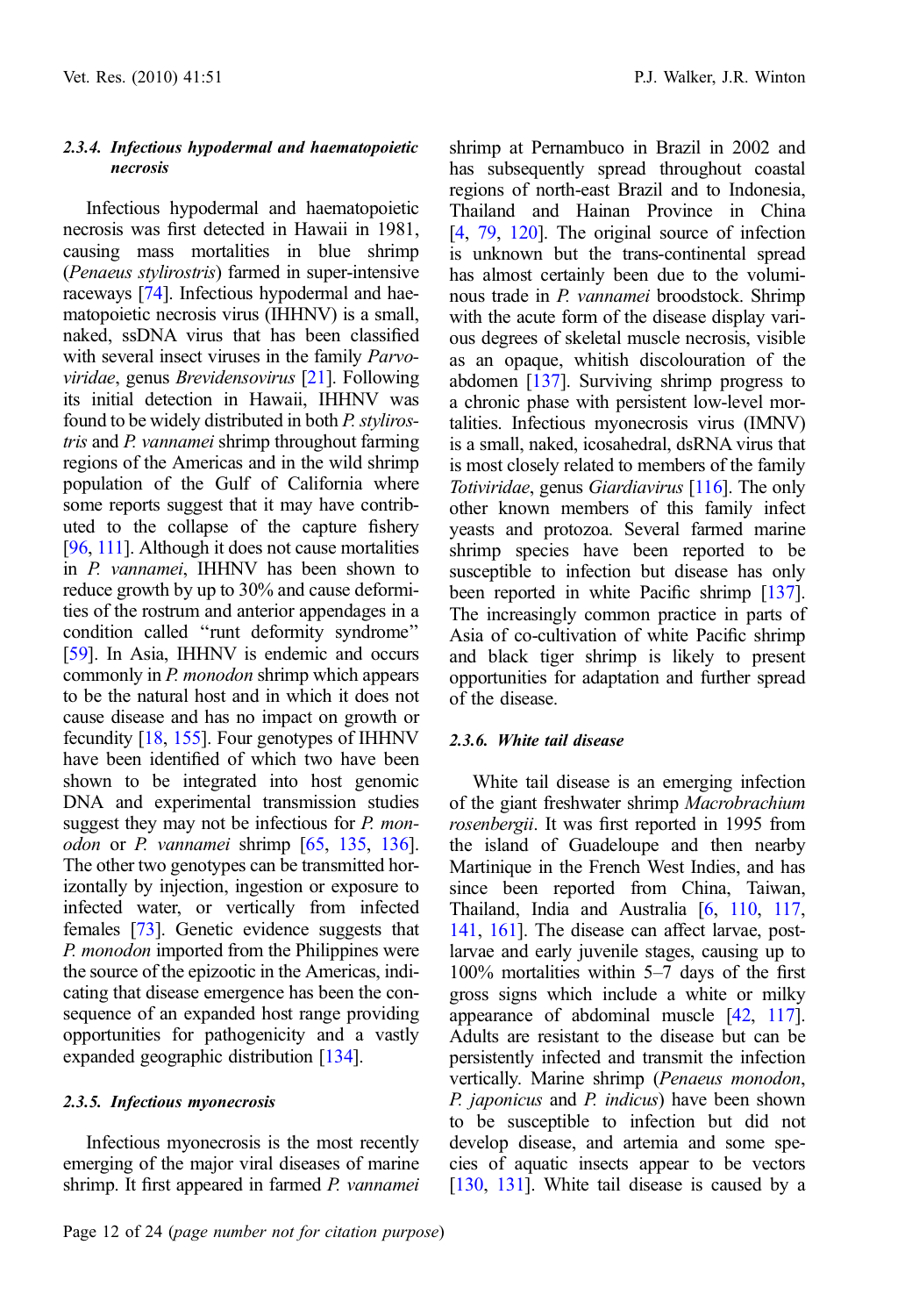small, naked (+) ssRNA virus that has been named Macrobrachium rosenbergii nodavirus (MrNV). Sequence alignments indicate that it is related to but distinct from nodaviruses of insects (genus *Alphanodavirus*) and nodaviruses of fish (genus Betanodavirus) [\[9\]](#page-16-0). A very small satellite virus (extra small virus, XSV) appears to be universally associated with natural MrNV infections but is not the direct cause of disease [\[117](#page-21-0)]. As the native endemic range of Macrobrachium rosenbergii is restricted to south and south-east Asia, the wide geographic distribution of the disease most likely has been due to the movement of stock for aquaculture purposes. Nevertheless, the detection in 2007 of a distinct strain of MrNV in Macrobrachium rosenbergii broodstock captured from the remote Flinders River in western Queensland, Australia [\[110\]](#page-21-0), where there is a long-standing enforced prohibition on the importation of live crustaceans, suggests that the virus is a natural infection of freshwater shrimp. Penaeus vannamei nodavirus (PvNV) is a distinct but related virus that was detected in 2004 in cultured marine shrimp in Belize displaying the gross signs of white tail disease [\[138\]](#page-22-0).

## 3. IMPACTS OF EMERGING DISEASES OF FISH AND SHRIMP

#### 3.1. Economic and social impacts

The impacts of emerging diseases of aquatic animals have been substantial; all have affected livelihoods locally and many have impacted on regional or national economies. The most devastating economic and social impacts have been in shrimp aquaculture for which it was estimated in 1996 that the global direct and indirect costs of emerging diseases had reached \$US 3 billion annually or 40% of the total production capacity of the industry [\[55](#page-19-0), [85](#page-20-0)]. The most significant production losses have immediately followed the emergence of each of the major pathogens, with ensuing periods of poor productivity and reduced rates of industry expansion during which pathogens have been identified and characterised, diagnosis and detection methods developed, and improved

biosecurity measures implemented [[10](#page-17-0), [148\]](#page-23-0). In many cases, impacts have continued for many years, particularly for small low-income farmers in developing countries who lack the knowledge, skill and resources to respond effectively. WSSV has been by far the most devastating of the shrimp pathogens. It has been estimated that the impact of WSSV in Asia alone during the 10 years after its emergence in 1992 was \$US 4–6 billion [[78](#page-20-0)]. In the Americas, the emergence of WSSV in 1999–2000 resulted in immediate losses estimated at \$US 1 billion. The combined impacts of TSV and IHHNV on aquaculture and wild shrimp fisheries in the Americas have been estimated at \$US 1.5–3 billion [\[44](#page-18-0), [78\]](#page-20-0). The consequences of disease emergence for some countries have been so severe that shrimp production has never fully recovered. Beyond the direct effects on production and profitability, disease impacts on the income and food-security of small-holder shrimp farmers and the job security of workers on larger farms and in feed mills and processing plants, with a flow-on effect to the sustaining local communities [\[148](#page-23-0)].

The global economic losses in fish aquaculture due to infectious diseases are of a lesser magnitude, but still highly important in several ways and can be crippling for farmers. Not only are many individual animals of greater commercial value (e.g., koi carp) but the disruption of consistent production schedules by companies engaged in intensive aquaculture can result in loss of market share. The emergence of ISAV in Scotland in 1998–1999 is estimated to have cost the industry  $\sim$  \$US 35 million and resulted in an ongoing annual loss of \$US 25 million to the industries in Norway and Canada. The estimated cost of the emergence of KHV in Indonesia was in excess of \$US 15 million during the first 3 years  $[10]$ , with ongoing socioeconomic impacts on low-income, small-holder farmers.

#### 3.2. Environmental impacts

Environmental impacts of emerging diseases of aquatic animals have been both direct and indirect. Disease can impact directly on wild populations and the ecosystem by changing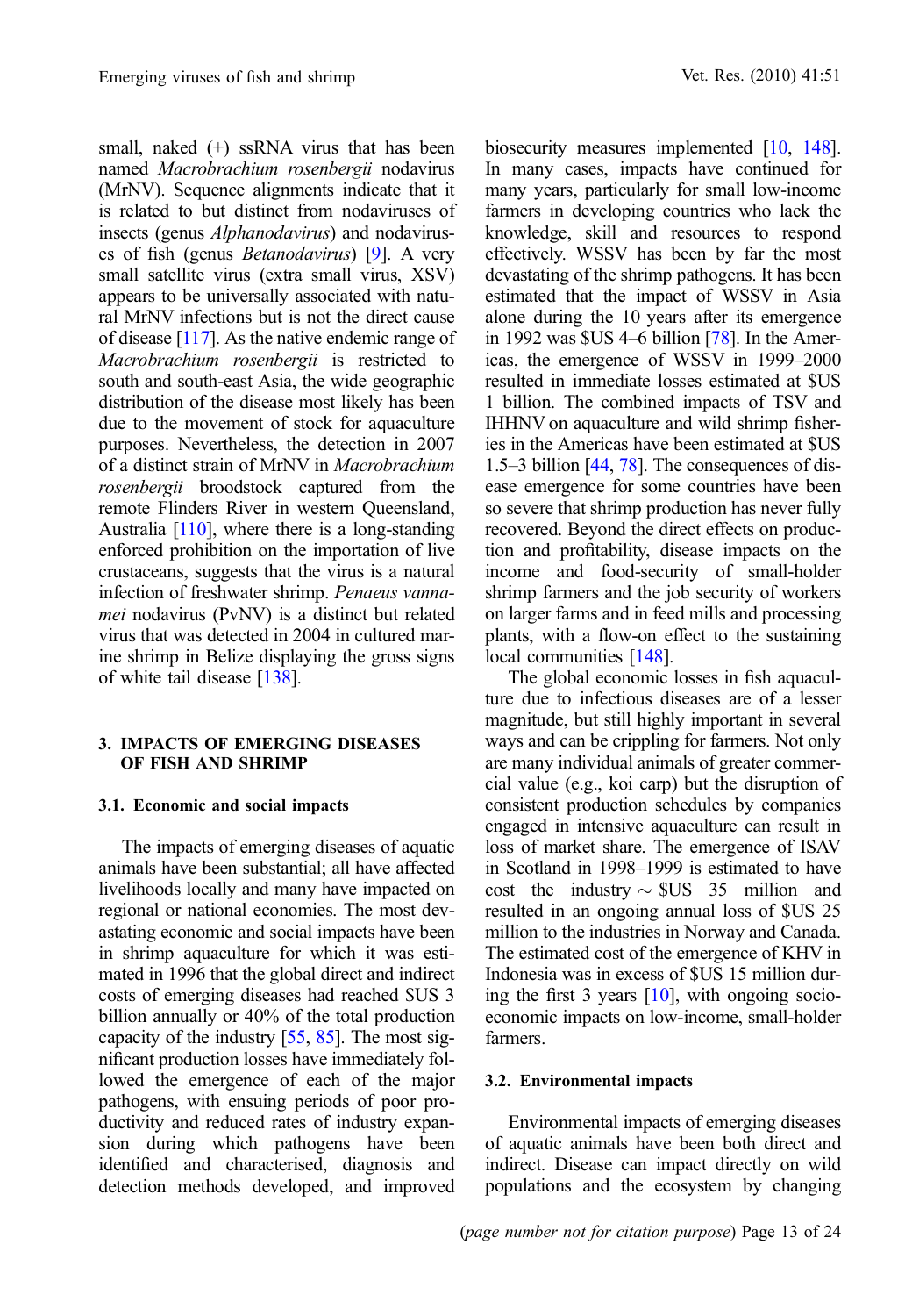host abundance and predator/prey populations, reducing genetic diversity and causing local extinctions [[7](#page-16-0)]. The emergence of pilchard herpesvirus in Australasia during the 1990s was one of the most dramatic examples of largescale impact on ecosystems. Commencing in March 1995, mass mortalities occurred in wild pilchard (Sardinops sagax neopilchardus) populations across 5 000 km of the Australian coastline and 500 km of the coastline of New Zealand [\[58](#page-19-0)]. The epizootic subsided in September 1995 but a second more severe wave of mortalities occurred between October 1998 and April 1999 with vast numbers of pilchards washed onto southern Australian beaches and mortality rates in pilchard populations as high as 75% [\[151\]](#page-23-0). The causative agent was identified as a previously unknown fish herpesvirus, but the source of the epidemic has never been identified [\[52\]](#page-18-0). Beyond the direct impact on pilchard populations, wider secondary impacts on piscivorous species were observed. Penguins suffered increased mortalities and failed to breed due to food shortage [\[24\]](#page-17-0). The contribution of pilchards to the diet of the Australian gannet (Morus serrator) declined from 60% to 5% following the mortality event and was compensated by feeding on species with lower calorific value  $[15]$ . As pilchards are important prey for seabirds, fish and marine mammals, other secondary impacts were likely. The recent introduction of VHSV to the Great Lakes Basin has also resulted in large-scale mortalities and spread to at least 25 native freshwater fish species with potential for similar broader environmental impacts [\[1\]](#page-16-0).

Despite their panzoootic distribution in aquaculture systems and wide crustacean host range, direct environmental impacts of shrimp viruses have not been commonly observed. It has been reported that IHHNV impacted on wild P. stylirostris fisheries in the Gulf of Mexico fol-lowing its introduction in 1987 [[96](#page-20-0)] but rigorous environmental assessments of the impact of this or other shrimp pathogens have not been conducted. Indirect environmental impacts of disease in shrimp aquaculture are more clearly evident. These include the destruction of mangrove habitats due to pond abandonment and relocation to new sites, soil salinisation in inland areas due to avoidance of disease-prone coastal zones, and use of antibiotics, disinfectants and other chemicals to prevent or treat disease in ponds [\[3,](#page-16-0) [93](#page-20-0), [148](#page-23-0)]. Difficulties in managing disease in native Asian marine shrimp species have also led to an extraordinary shift in production since 2001 to imported *P. vannamei* for which SPF stock are readily available [[13](#page-17-0)]. The natural habitat of this species is the west coast of Central America but it now accounts for 67.1% of total farmed shrimp production in Asia [\[32\]](#page-18-0), representing a massive species translocation for which the impacts on local biodiversity remain uncertain.

## 4. FACTORS CONTRIBUTING TO DISEASE EMERGENCE IN AQUATIC ANIMALS

The increasing rate of emergence of diseases of fish and shrimp has been driven primarily by anthropogenic influences, the most profound of which have been associated with the global expansion of aquaculture. Farming of aquatic animals commonly involves displacement from their natural habitat to an environment that is new and sometimes stressful, the use of feeds that are sometimes live and often unnatural or artificial, and culture in stocking densities that are much higher than occur naturally. This has provided opportunities for exposure to new pathogens and conditions that can compromise defensive responses and facilitate pathogen replication and disease transmission [\[146,](#page-23-0) [148](#page-23-0)]. Most importantly, the growth in aquaculture and increasing international trade in seafood has resulted in the rapid movement of aquatic animals and their products, with associated risks of the trans-boundary movement of pathogens [[129](#page-22-0)]. Other diseases have been spread by natural or unintentional movement of infected hosts or amplified by invasive species, while anthropogenic environmental pressures have caused changes in the severity of several endemic diseases. Better surveillance activities based upon novel and more sensitive tools and their application in new species and geographic areas have also contributed to an apparent expansion of host or geographic range, sometimes dramatically.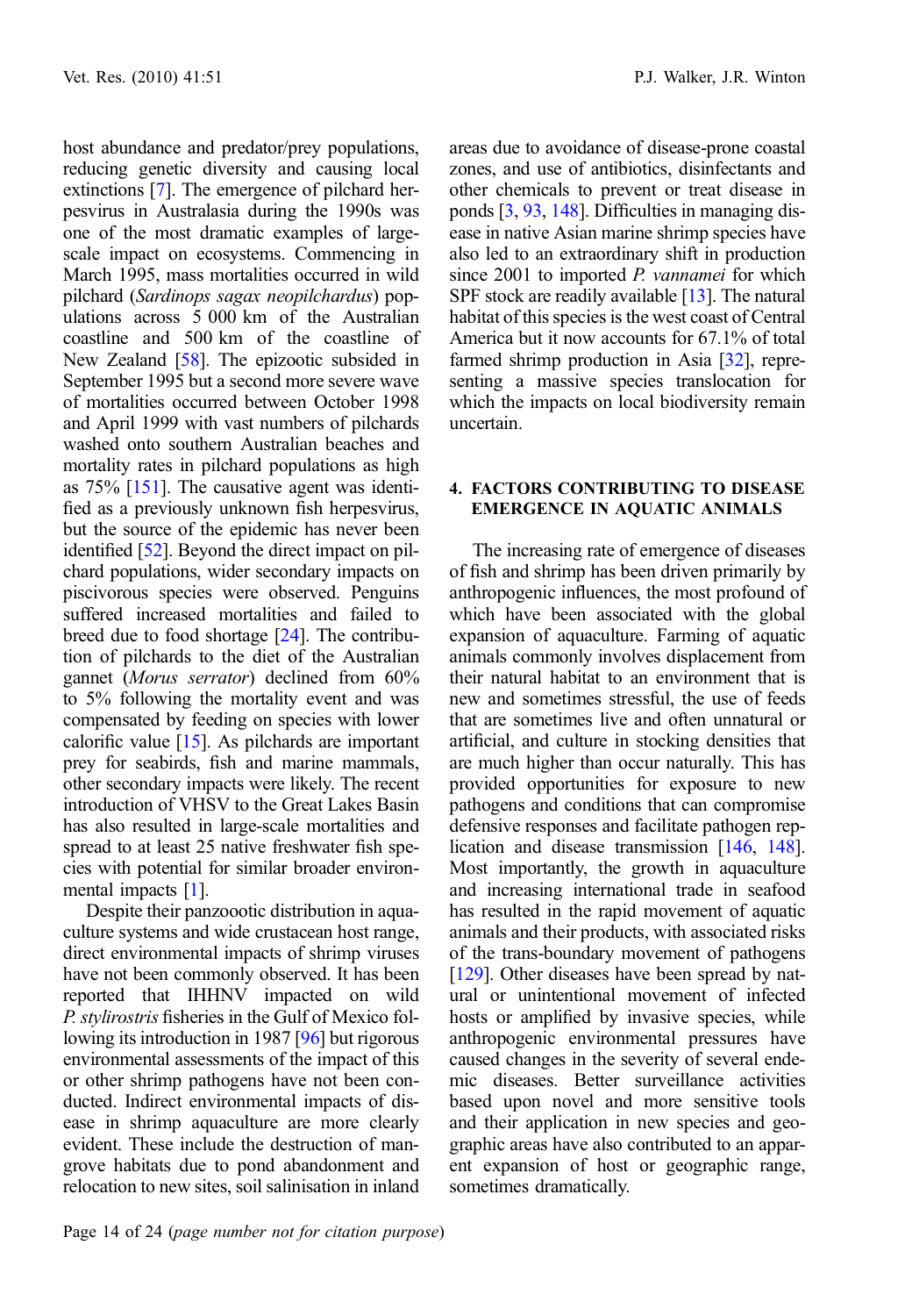## 4.1. Activities related to the global expansion of aquaculture

Emerging viral diseases of fish or shrimp are usually caused either by (i) viruses that naturally infect the target species but are unobserved or not normally pathogenic in wild or unstressed populations, or (ii) the spill-over of viruses from other species that may not be encountered naturally. Virus infections occur commonly in apparently healthy populations of wild fish and shrimp and, although disease outbreaks may occasionally occur, these often pass undetected and are not essential to sustain the natural cycle of transmission [[149](#page-23-0)]. In shrimp, IHHNV, yellow-head-complex viruses and possibly MrNV appear to be naturally endemic in healthy wild populations and have emerged as significant pathogens only as a consequence of aquaculture practices. In the case of IHHNV, disease emergence has been due to the translocation of the natural host, P. monodon, from the Philippines to Hawaii and the Americas for use in aquaculture breeding programs, allowing spill-over into susceptible western hemisphere shrimp species [[134](#page-22-0)]. For viruses in the yellow head complex, the natural prevalence can approach 100% in some healthy wild P. monodon populations but stressful culture conditions, in combination with yet uncharacterised virulence determinants, appear to trigger disease outbreaks [\[26,](#page-17-0) [145,](#page-23-0) [153\]](#page-23-0). Similarly, the emerging fish pathogen ISAV is endemic at relatively high prevalence in wild salmonid populations in Norway and Canada but has been associated with disease only in farmed Atlantic salmon. It has been suggested that intensive culture serves to provide concentrations of susceptible animals in which virulent strains of ISAV emerge due to a combination of high mutation rate and increased opportunity for virus replication [\[63](#page-19-0)]. Other major emerging pathogens are clearly not naturally endemic in aquaculture species but have spilled-over into both farmed and wild populations as a consequence of the exposure opportunities provided by the rapid growth of a large and diverse industry. WSSV, TSV and IMNV each appear to have been initially introduced to shrimp populations from unidentified sources that could potentially

include experimental live or frozen feeds or co-inhabitants of terrestrial pond environments such as insects or aquatic invertebrates. Nevertheless, each of these viruses now occurs commonly as low-level persistent infections in healthy shrimp populations and disease outbreaks are precipitated by environmental stresses associated with aquaculture. In the case of WSSV, aquaculture has also provided opportunities for spread of infection to a very wide range of new wild crustacean hosts in which the virus has now become endemic across a vast coastal area of Asia and the Americas.

Amongst finfish pathogens, the ranaviruses and nodaviruses provide good examples of the emergence of disease due to spill-over from wild reservoirs. Prior to the availability of large populations of susceptible species reared in aquaculture, the betanodaviruses were endemic but undetected among free-ranging populations of marine fish and various ranaviruses were present in a broad range of native species that included fish, amphibians and reptiles. The introduction of these viruses to commercial aquaculture and the ensuing emergence of disease were likely due to the use of open water supplies and wild-caught broodstock.

The intentional or unintentional movement of infected hosts or pathogens by individuals or companies involved in global aquaculture or the ornamental fish trade has also been an important driver of viral disease emergence in aquatic animals [\[150\]](#page-23-0). Exotic viruses translocated into new geographic areas have spread to cause major disease outbreaks in populations of both native and cultured species and the trans-boundary movement of aquatic animals continues to be one of the greatest threats to the productivity and profitability of aquaculture worldwide. For finfish, this is exemplified by the spread of IHNV to Europe and Asia via the shipment of contaminated eggs of trout and salmon, the global spread of SVCV and KHV via the ornamental fish trade and the introduction of the pilchard herpesvirus into native populations of pilchards in Australia via baitfish. For shrimp, the prolific international trade in live broodstock has been the major driver of the explosive trans-boundary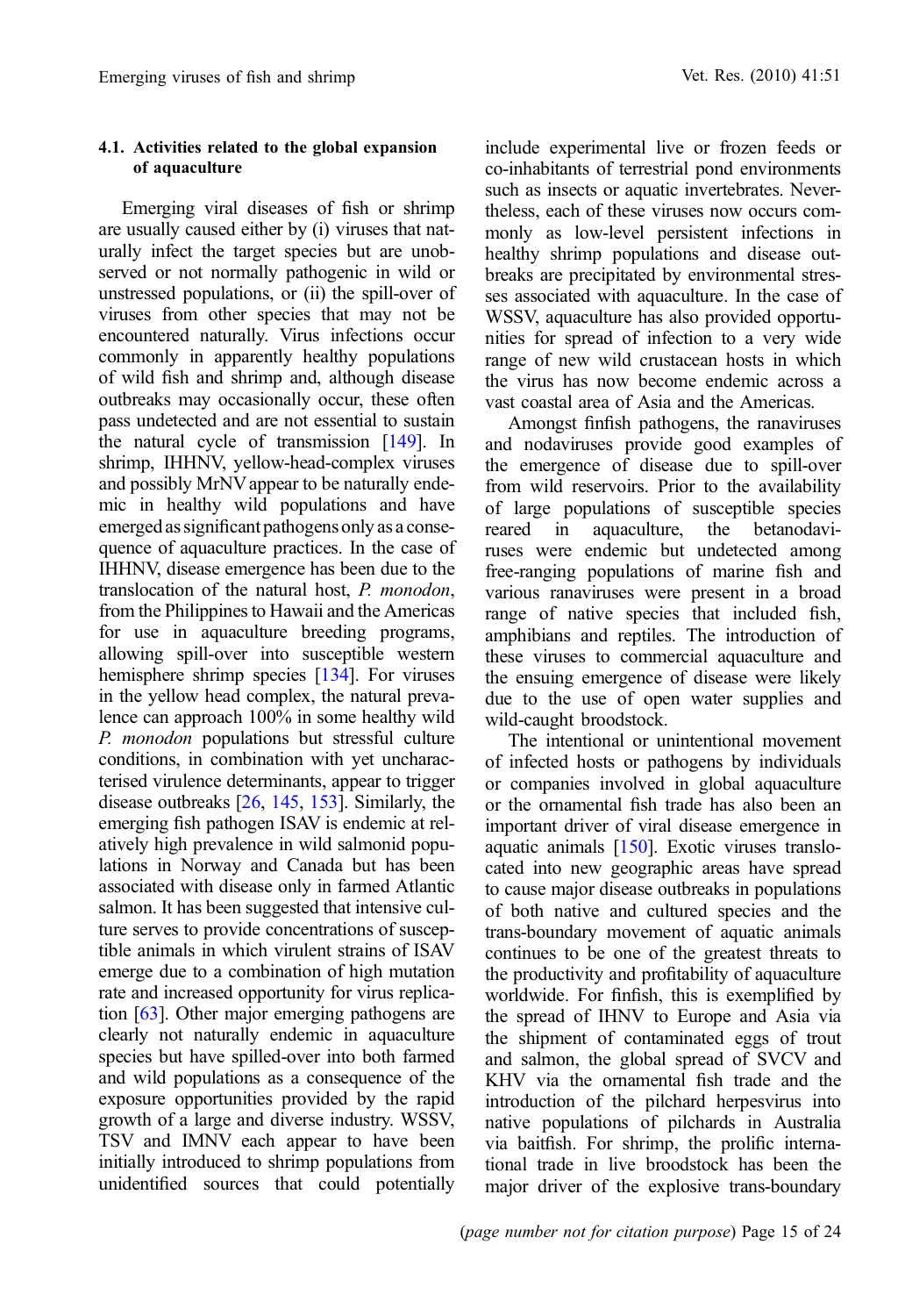spread of emerging viral pathogens. The rapid spread of WSSV throughout Asia and then to the Americas has been attributed to the movement of live crustaceans [[78](#page-20-0)]. The magnitude of this problem is most clearly exemplified by the mass translocation of many hundreds of thousands of white Pacific shrimp broodstock from the Americas to Asia, accompanied by the introduction of TSV, IMNV and possibly other exotic pathogens [\[13\]](#page-17-0). The international trade in frozen commodity shrimp and shrimp products has also been recognised as a potential mechanism of trans-boundary spread of disease [[76](#page-19-0)]. Several reports have indicated the presence of infectious WSSV and YHV in frozen commodity shrimp imported to the USA and Australia [\[90,](#page-20-0) [107](#page-21-0)]. However, it is yet to be established that the trade in infected frozen product has contributed to disease outbreaks in wild or cultivated shrimp [[33b](#page-18-0)].

## 4.2. Improved surveillance

Apparent changes in the prevalence and distribution of viral diseases of fish and shrimp can also be attributed to improved surveillance as a result of the availability of new cell lines for virus isolation and characterization, the development of more sensitive molecular diagnostic methods, enhanced testing activity in natural ecosystems and greatly improved aquatic animal health diagnostic capability in some developing countries. For some viral pathogens, the availability of improved detection and surveillance capabilities has resulted in reports of a greater host or geographic range than previously known; in other cases, diseases in different species or geographic regions have been shown to be due to the same or similar viruses. For fish diseases, this is exemplified by development of the salmon head kidney (SHK) cell line to detect and characterize ISAV in Norway which subsequently led to the identification of potential carriers and the observation that emerging diseases of Atlantic salmon in Canada and Chile were due to isolates of the same virus [[82](#page-20-0)]. Enhanced surveillance activities also resulted in the detection and isolation of VHSV from normal returning adult salmon on the west coast of North America in 1988. While initially

Page 16 of 24 (page number not for citation purpose)

sion, increased surveillance activities showed that VHSV is naturally endemic in the North Pacific and North Atlantic Oceans among a wide range of marine species [[121](#page-21-0)]. Similarly, investigations in Australia have identified that several viruses that were previously assumed to be exotic, occur commonly in healthy shrimp populations [\[110\]](#page-21-0). The increasing number of previously unknown viruses that have been identified through enhanced surveillance of healthy wild fish and shrimp populations illustrates how little is currently known of the aquatic virosphere.

## 4.3. Natural movement of carriers

The emergence of some viral diseases of fish and shrimp has occurred through expansion of the known geographic range via the natural movement of infected hosts, vectors or carriers with subsequent exposure of naive, and often highly susceptible, species. While the mechanism is not known with certainty, it is considered plausible that VHSV was introduced to the Great Lakes Basin of North America via the natural movement of fish up the Saint Lawrence River from the near shore areas of the Atlantic coast of Canada. The initial introduction of the virus into the Great Lakes preceded the emergence of massive epidemics among several species by at least two years. This has given rise to speculation that a single introduction of VHSV resulted in infection of the most susceptible species such as the native muskellunge (Esox masquinongy) or the invasive round gobi (Neogobius melanostomus) which could amplify the virus sufficiently to increase the infection pressure on a broad range of naive species within the larger ecosystem [[40\]](#page-18-0).

#### 4.4. Other anthropogenic factors

The emergence of viral disease in aquatic systems can also been driven by anthropogenic factors unrelated to aquaculture such as the movement of pathogens or hosts via ballast water in ships, movement of bait by anglers and unintentional movement in other biotic or abiotic vectors. The environmental impacts of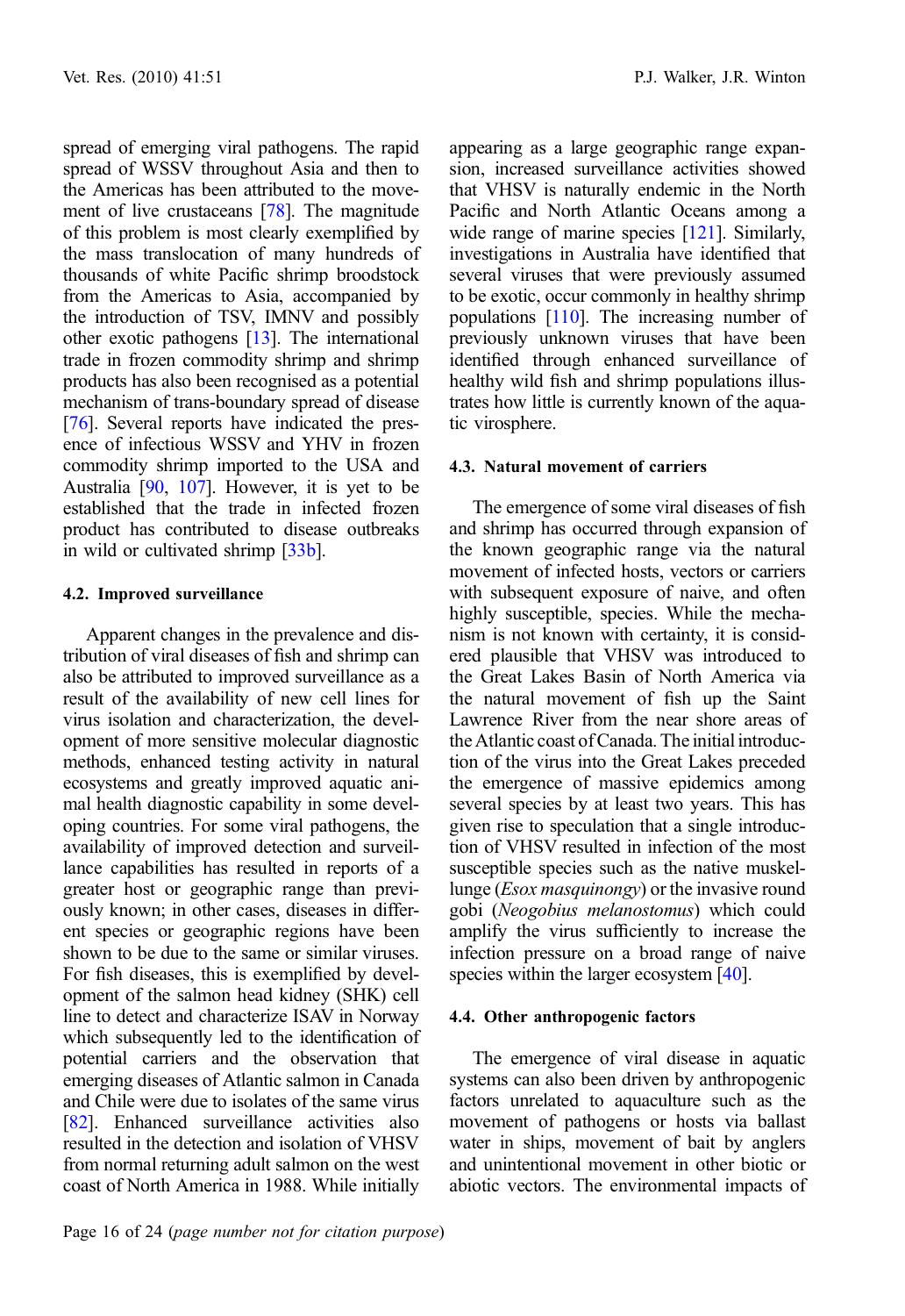<span id="page-16-0"></span>increasing global population such as increasing loads of pollutants, contaminants and toxins in aquatic habitats also threaten the health and disease-resistance of both native and farmed fish populations. Finally, water diversions, impoundments, cooling water inputs and other water-use conflicts can result in environmental changes that may be detrimental to the health of aquatic species.

#### 5. FUTURE DISEASE EMERGENCE RISKS

The increasing global population, increasing demand for seafood and limitations on production from capture fisheries will inevitably lead the continued global expansion of aquaculture with associated risks of disease emergence and spread. Africa, in particular, which currently contributes less than 1.3% of global aquaculture production [\[32\]](#page-18-0), offers significant development opportunities for aquaculture but also presents a rich biodiversity that may be the source of emergence of new aquatic animal pathogens. There are also disease emergence risks associated with the increasing diversity of farmed species, the introduction of species into new farming areas and the increasing trend amongst small-holder farmers in some countries towards polyculture or alternate cropping of several fish and crustacean species to improve productivity.

As is the case for terrestrial pathogens, climate change also looms as a likely future driver of disease emergence in aquatic animals. Climate change and variability are likely to bring ecological disturbance on a global scale that will influence the suitability of aquaculture farming sites and has potential to influence the growth rate of pathogens and the host immune response to infection, generate thermal stress that will increase susceptibility to disease, change the distribution of vectors, carriers and reservoirs and the density or distribution of susceptible wild species, and alter the physical habitat and farming practices in ways that affect disease ecology. Nevertheless, there is a growing awareness of the importance of emerging diseases of aquatic animals and it is likely that the risks of future disease emergence will be mitigated somewhat by the development of improved diagnostic methods and surveillance efforts, increased regulatory oversight of aquaculture with greater levels of health inspection for fish, shrimp and their products involved in international trade, and the development of novel vaccines and therapeutics.

#### **REFERENCES**

[1] Abraham D., Greig L., Viral haemorrhagic septicaemia in the Great Lakes region: management and science needs workshop proceedings. Prepared for the International Joint Commission, the Ontario Ministry of Natural Resources and Great Lakes Fishery Commission, ESSA Technologies, Richmond Hill, Ontario, 2008, p. 11.

[2] Ahne W., Bjorklund H.V., Essbauer S., Fijan N., Kurath G., Winton J.R., Spring viremia of carp (SVC), Dis. Aquat. Org. (2002) 52:261–272.

[3] Ali A.M.S., Rice to shrimp: land use land cover changes and soil degradation in Southwestern Bangladesh, Land Use Policy (2006) 23:421–435.

[4] Andrade T.P.D., Redman R.M., Lightner D.V., Evaluation of the preservation of shrimp samples with Davidson's AFA fixative for infectious myonecrosis virus (IMNV) in situ hybridization, Aquaculture (2008) 278:179–183.

[5] Aoki T., Hirono I., Kurokawa K., Fukuda H., Nahary R., Eldar A., et al., Genome sequences of three koi herpesvirus isolates representing the expanding distribution of an emerging disease threatening koi and common carp worldwide, J. Virol. (2007) 81:5058–5065.

[6] Arcier J.M., Herman F., Lightner D.V., Redman R.M., Mari J., Bonami J.R., A viral disease associated with mortalities in hatchery-reared postlarvae of the giant freshwater prawn Macrobrachium rosenbergii, Dis. Aquat. Org. (1999) 38:177–181.

[7] Arthur J.R., Subasinghe R.P., Potential adverse socio-economic and biological impacts of aquatic animal pathogens due to hatchery-based enhancement of inland open-water systems, and possibilities for their minimisation, in: Arthur J.R., Phillips M.J., Subasinghe R.P., Reantaso M.B., MacRae I.H. (Eds.), Primary Aquatic Animal Health Care in Rural, Smallscale, Aquaculture Development FAO Fisheries, Technical Paper, No. 406, 2002, pp. 113–126.

[8] Bloch B., Gravningen K., Larsen J.L., Encephalomyelitis among turbot associated with a picorna-like agent, Dis. Aquat. Org. (1991) 10:65–70.

[9] Bonami J.R., Shi Z., Qian D., Sri Widada J., White tail disease of the giant freshwater prawn, Macrobrachium rosenbergii: separation of the associated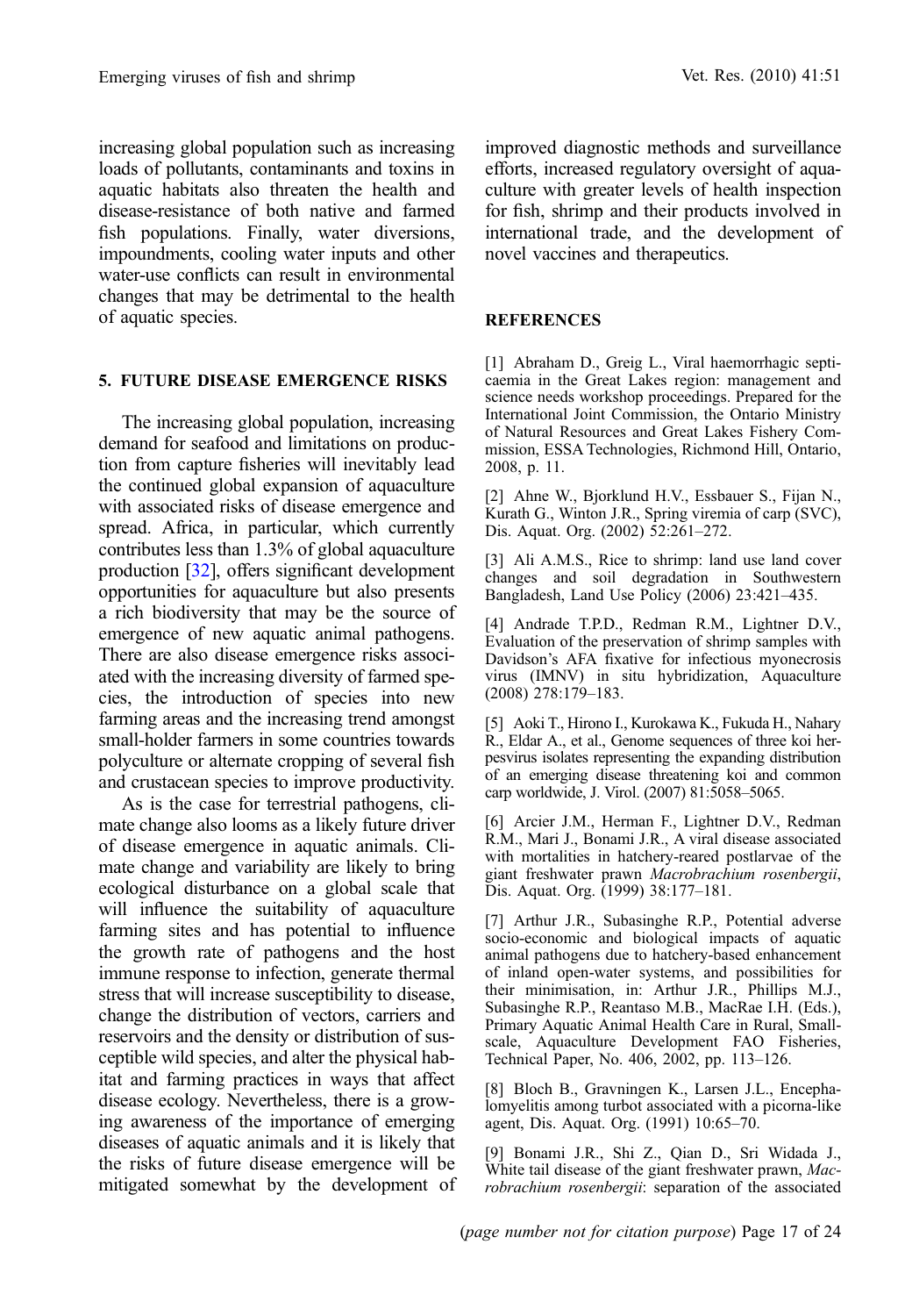<span id="page-17-0"></span>virions and characterization of MrNV as a new type of nodavirus, J. Fish Dis. (2005) 28:23–31.

[10] Bondad-Reantaso M.G., Subasinghe R.P., Arthur J.R., Ogawa K., Chinabut S., Adlard R., et al., Disease and health management in Asian aquaculture, Vet. Parasitol. (2005) 132:249–272.

[11] Bootland L.M., Leong J.C., Infectious hematopoietic necrosis virus, in: Woo P.T.K., Bruno D.W. (Eds.), Fish diseases and disorders, Volume 3, Viral, bacterial and fungal infections, CAB International, Oxon, UK, 1999, pp. 57–121.

[12] Breuil G., Bonami J.R., Pepin J.F., Pichot Y., Viral infection (picorna-like virus) associated with mass mortalities in hatchery-reared sea bass (Dicentrarchus labrax) larvae and juveniles, Aquaculture (1991) 97:109–116.

[13] Briggs M., Funge-Smith S., Subasinghe R., Phillips M., Introductions and movement of Penaeus vannamei and Penaeus stylirostris in Asia and the Pacific, RAP publication 2004/10, FAO Regional Office for Asia and the Pacific, Bangkok, 2004.

[14] Brock J.A., Gose R., Lightner D.V., Hasson K., An overview on Taura syndrome, an important disease of farmed Penaeus vannamei, Swimming through troubled water: Proceedings of the Special Session on Shrimp Farming, Aquaculture '95, World Aquaculture Society, Baton Rouge, 1995, pp. 84–94.

[15] Bunce A., Norman F.I., Changes in the diet of the Australasian gannet (Morus serrator) in response to the 1998 mortality of pilchards (Sardinops sagax), Mar. Freshw. Res. (2000) 51:349–353.

[16] Chakraborty A., Otta S.K., Kumar B.J.S., Hossain M.S., Karunasagar I., Venugopal M.N., Karunasagar I., Prevalence of white spot syndrome virus in wild crustaceans along the coast of India, Curr. Sci. (2002) 82:1392–1397.

[17] Chantanachookin C., Boonyaratpalin S., Kasornchandra J., Direkbusarakom S., Ekpanithanpong U., Supamataya K., et al., Histology and ultrastructure reveal a new granulosis-like virus in Penaeus monodon affected by yellow-head disease, Dis. Aquat. Org. (1993) 17:145–157.

[18] Chayaburakul K., Lightner D.V., Sriurairattana S., Nelson K.T., Withyachumnarnkul B., Different responses to infectious hypodermal and hematopoietic necrosis virus (IHHNV) in Penaeus monodon and P. vannamei, Dis. Aquat. Org. (2005) 67:191–200.

[19] Chinchar V.G., Hyatt A., Miyazaki T., Williams T., Family Iridoviridae: poor viral relations no longer, Curr. Top. Microbiol. Immunol. (2009) 328:123–170.

[20] Chou H.Y., Huang C.Y., Wang C.H., Chiang H.C., Lo C.F., Pathogenicity of a baculovirus infection causing white spot syndrome in cultured penaeid shrimp in Taiwan, Dis. Aquat. Org. (1995) 23:  $165 - 173.$ 

[21] Christian P., Carstens E., Domier L., Johnson J., Johnson K., Nakashima N., et al., Family Dicistroviridae, in: Fauquet C.M., Mayo M.A., Maniloff J., Desselberger U., Ball L.A. (Eds.), Virus Taxonomy, VIIIth Report of the International Committee on Taxonomy of Viruses, Elsevier, Academic Press, Amsterdam, 2005, pp. 783–788.

[22] Cowley J.A., Hall M.R., Cadogan L.C., Spann K.M., Walker P.J., Vertical transmission of gill-associated virus (GAV) in the black tiger prawn Penaeus monodon, Dis. Aquat. Org. (2002) 50:95–104.

[23] Dalla Valle L., Negrisolo E., Patarnello P., Zanella L., Maltese C., Bovo G., Colombo L., Sequence comparison and phylogenetic analysis of fish nodaviruses based on the coat protein gene, Arch. Virol. (2001) 146:1125–1137.

[24] Dann P., Norman F.I., Cullen J.M., Neira F.J., Chiaradia A., Mortality and breeding failure of little penguins, Eudyptula minor, in Victoria, 1995–96, following a widespread mortality of pilchard, Sardinops sagax, Mar. Freshw. Res. (2000) 51:355–362.

[25] De la Rosa-Velez J., Cedano-Thomas Y., Cid-Becerra J., Mendez-Payan J.C., Vega-Perez C., Zambrano-Garcia J., Bonami J.R., Presumptive detection of yellow head virus by reverse transcriptasepolymerase chain reaction and dot-blot hybridization in Litopenaeus vannamei and L. stylirostris cultured on the Northwest coast of Mexico, J. Fish Dis. (2006) 29:717–726.

[26] De la Vega E., Degnan B.M., Hall M.R., Cowley J.A., Wilson K.J., Quantitative real-time RT-PCR demonstrates that handling stress can lead to rapid increases of gill-associated virus (GAV) infection levels in Penaeus monodon, Dis. Aquat. Org. (2004) 59:195–203.

[27] Do J.W., Moon C.H., Kim H.J., Ko M.S., Kim S.B., Son J.H., et al., Complete genomic DNA sequence of rock bream iridovirus, Virology (2004) 325:351–363.

[28] Elsayed E., Faisal M., Thomas M., Whelan G., Batts W., Winton J., Isolation of viral haemorrhagic septicaemia virus from muskellunge, Esox masquinongy (Mitchill), in Lake St Clair, Michigan, USA reveals a new sublineage of the North American genotype, J. Fish Dis. (2006) 29:611–619.

[29] Enzmann P.J., Kurath G., Fichtner D., Bergmann S.M., Infectious hematopoietic necrosis virus: monophyletic origin of European isolates from North American genogroup M, Dis. Aquat. Org. (2005) 66:187–195.

[30] Erickson C.L., An artificial landscape-scale fishery in the Bolivian Amazon, Nature (2000) 408:190–193.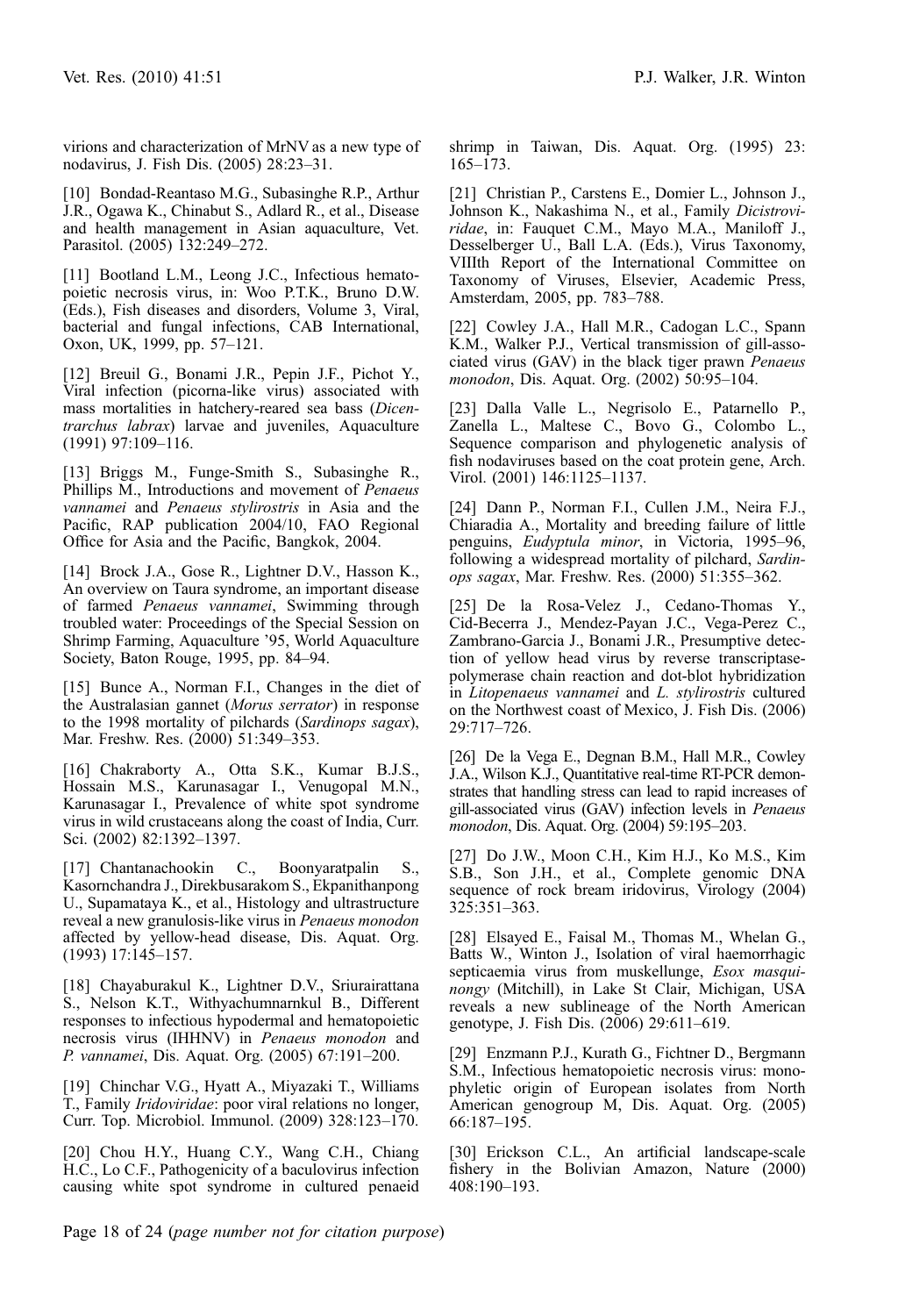<span id="page-18-0"></span>[31] FAO, State of World Fisheries and Aquaculture (SOFIA), Food and Agricultural Organisation of the United Nations, Rome, 2008.

[32] FAO, Fishstat Plus, Food and Agricultural Organisation of the United Nations, Rome, 2009.

[33] Flegel T.W., Nielsen L., Thamavit V., Kongtim S., Pasharawipas T., Presence of multiple viruses in non-diseased, cultivated shrimp at harvest, Aquaculture (2004) 240:55–68.

[33b] Flegel T.W., Review of disease transmission risks from prawn products exported for human consumption, Aquaculture (2009) 209:179–189.

[34] Frerichs G.N., Rodger H.D., Peric Z., Cell culture isolation of piscine neuropathy nodavirus from juvenile sea bass, Dicentrarchus labrax, J. Gen. Virol. (1996) 77:2067–2071.

[35] Gagne N., MacKinnon A.M., Boston L., Souter B., Cook-Versloot M., Griffiths S., Olivier G., Isolation of viral haemorrhagic septicaemia virus from mummichog, stickleback, striped bass and brown trout in eastern Canada, J. Fish Dis. (2007) 30:213–223.

[36] Garza J.R., Hasson K.W., Poulos B.T., Redman R.M., White B.L., Lightner R.V., Demonstration of infectious Taura syndrome virus in the feces of seagulls collected during an epizootic in Texas, J. Aquat. Anim. Health (1997) 9:156–159.

[37] Gilad O., Yun S., Adkison M.A., Way K., Willits N.H., Bercovier H., Hedrick R.P., Molecular comparison of isolates of an emerging fish pathogen, koi herpesvirus, and the effect of water temperature on mortality of experimentally infected koi, J. Gen. Virol. (2003) 84:2661–2668.

[38] Glazebrook J.S., Heasman M.P., Debeer S.W., Picorna-like viral particles associated with mass mortalities in larval barramundi, Lates calcarifer Bloch, J. Fish Dis. (1990) 13:245–249.

[39] Granja C.B., Vidal O.M., Parra G., Salazar M., Hyperthermia reduces viral load of white spot syndrome virus in Penaeus vannamei, Dis. Aquat. Org. (2006) 68:175–180.

[40] Groocock G.H., Getchell R.G., Wooster G.A., Britt K.L., Batts W.N., Winton J.R., et al., Detection of viral hemorrhagic septicemia in round gobies in New York State (USA) waters of Lake Ontario and the St. Lawrence River, Dis. Aquat. Org. (2007) 76:187–192.

[41] Haenen O.L.M., Way K., Bergmann S.M., Ariel E., The emergence of koi herpesvirus and its significance to European aquaculture, Bull. Eur. Assoc. Fish Pathol. (2004) 24:293–307.

[42] Hameed A.S.S., Yoganandhan K., Widada J.S., Bonami J.R., Experimental transmission and tissue tropism of Macrobrachium rosenbergii nodavirus (MrNV) and its associated extra small virus (XSV), Dis. Aquat. Org. (2004) 62:191–196.

[43] Hasson K.W., Lightner D.V., Poulos B.T., Redman R.M., White B.L., Brock J.A., Bonami J.R., Taura syndrome in Penaeus vannamei – Demonstration of a viral etiology, Dis. Aquat. Org. (1995) 23:115–126.

[44] Hasson K.W., Lightner D.V., Mohney L.L., Redman R.M., Poulos B.T., White B.M., Taura syndrome virus (TSV) lesion development and the disease cycle in the Pacific white shrimp Penaeus vannamei, Dis. Aquat. Org. (1999) 36:81–93.

[45] He J.G., Wang S.P., Zeng K., Huang Z.J., Chan S.-M., Systemic disease caused by an iridovirus-like agent in cultured mandarinfish, Sinaperca chuatsi (Basilewshy), in China, J. Fish Dis. (2000) 23:219–  $222.$ 

[46] He J.G., Deng M., Weng S.P., Li Z., Zhou S.Y., Long Q.X., et al., Complete genome analysis of the mandarin fish infectious spleen and kidney necrosis iridovirus, Virology (2001) 291:126–139.

[47] Hedrick R.P., Gilad O., Yun S., Spangenberg J.V., Marty G.D., Nordhausen R.W., et al., A herpesvirus associated with mass mortality of juvenile and adult koi, a strain of common carp, J. Aquat. Anim. Health (2000) 12:44–57.

[48] Hedrick R.P., Batts W.N., Yun S., Traxler G.S., Kaufman J., Winton J.R., Host and geographic range extensions of the North American strain of viral hemorrhagic septicemia virus, Dis. Aquat. Org. (2003) 55:211–220.

[49] Higginbothan J., Piscinae: artificial fishponds in Roman Italy, University of North Carolina Press, Chapel Hill, 1997.

[50] Hoa T., Hodgson R., Oanh D., Phuong N., Preston N., Walker P., Genotypic variations in tandem repeat DNA segments between ribonucleotide reductase subunit genes of white spot syndrome virus (WSSV) isolates from Vietnam, in: Walker P., Lester R., Reantaso M. (Eds.), Diseases in Asian Aquaculture, Asian Fisheries Society, Manila, 2005, pp. 395–403.

[51] Hsu H.C., Lo C.F., Lin S.C., Liu K.F., Peng S.E., Chang Y.S., et al., Studies on effective PCR screening strategies for white spot syndrome virus (WSSV) detection in Penaeus monodon brooders, Dis. Aquat. Org. (1999) 39:13–19.

[52] Hyatt A.D., Hine P.M., Jones J.B., Whittington R.J., Kearns C., Wise T.G., et al., Epizootic mortality in the pilchard Sardinops sagax neopilchardus in Australia and New Zealand in 1995. 2. Identification of a herpesvirus within the gill epithelium, Dis. Aquat. Org. (1997) 28:17–29.

(page number not for citation purpose) Page 19 of 24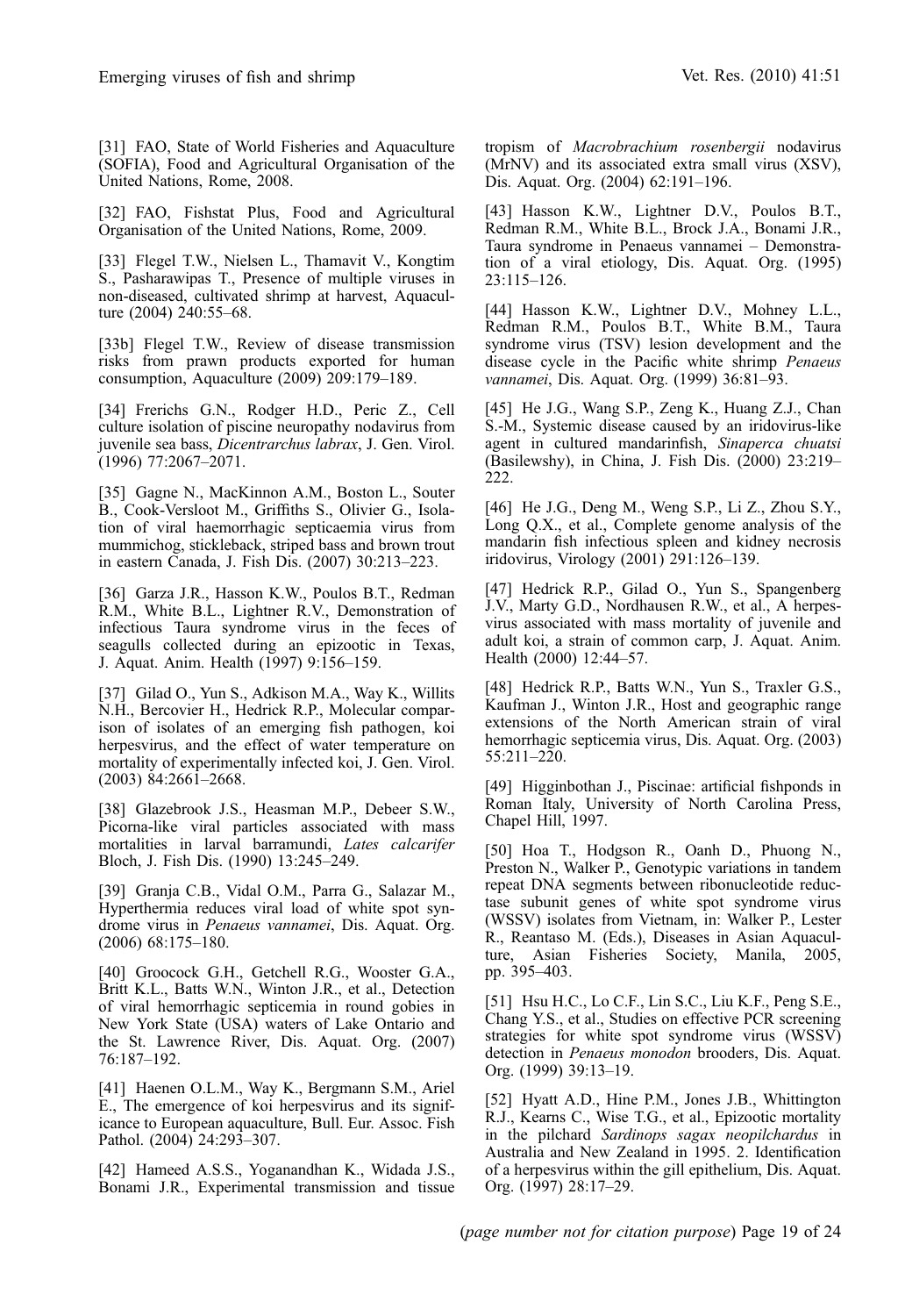<span id="page-19-0"></span>[53] Hyatt A.D., Gould A.R., Zupanovic Z., Cunningham A.A., Hengstberger S., Whittington R.J., et al., Comparative studies of piscine and amphibian iridoviruses, Arch. Virol. (2000) 145:301–331.

[54] Inouye K., Yamano K., Maeno Y., Nakajima K., Matsuoka M., Wada Y., Sorimachi M., Iridovirus infection of cultured red sea bream, Pagrus major, Fish Pathol. (1992) 27:19–27.

[55] Israngkura A., Sae-Hae S., A review of economic impacts of aquatic animal disease, in: Arthur J.R., Phillips M.J., Subasinghe R.P., Reantaso M.B., McCrae I.H. (Eds.), Primary Aquatic Animal Health Care in Rural, Small-scale Aquaculture Development, Technical Proceedings of the Asia Regional Scoping Workshop. FAO Fisheries Technical Paper 406, FAO, Rome, 2002, pp. 55–61.

[56] Isshiki T., Nishizawa T., Kobayashi T., Nagano T., Miyazaki T., An outbreak of VHSV (viral hemorrhagic septicemia virus) infection in farmed Japanese flounder *Paralichthys olivaceus* in Japan, Dis. Aquat. Org. (2001) 47:87–99.

[57] Johnson K.N., van Hulten M.C.W., Barnes A.C., ''Vaccination'' of shrimp against viral pathogens: phenomenology and underlying mechanisms, Vaccine (2008) 26:4885–4892.

[58] Jones J.B., Hyatt A.D., Hine P.M., Whittington R.J., Griffin D.A., Bax N.J., Australasian pilchard mortalities, World J. Microbiol. Biotechnol. (1997) 13:383–392.

[59] Kalagayan G., Godin D., Kanna R., Hagino G., Sweeney J., Wyban J., Brock J., IHHN virus as an etiological factor in runt-deformity-syndrome of juvenile Penaeus vannamei cultured in Hawaii, J. World Aquac. Soc. (1991) 22:235–243.

[60] Kawakami H., Nakajima K., Cultured fish species affected by red sea bream iridoviral disease from 1996 to 2000, Fish Pathol. (2002) 37:45–47.

[61] Kiatpathomchai W., Jaroenram W., Arunrut N., Gangnonngiw W., Boonyawiwat V., Sithigorngul P., Experimental infections reveal that common Thai crustaceans are potential carriers for spread of exotic Taura syndrome virus, Dis. Aquat. Organ. (2008) 79:183–190.

[62] Kibenge F.S.B., Munir K., Kibenge M.J.T., Moneke T.J., Moneke E., Infectious salmon anaemia virus: causative agent, pathogenesis and immunity, Anim. Health Res. Rev. (2004) 5:65–78.

[63] Kibenge F.S.B., Godoy M.G., Wang Y.W., Kibenge M.J.T., Gherardelli V., Mansilla S., et al., Infectious salmon anaemia virus (ISAV) isolated from the ISA disease outbreaks in Chile diverged from ISAV isolates from Norway around 1996 and was disseminated around 2005, based on surface glycoprotein gene sequences, Virol. J. (2009) 6:88.

[64] Kim W.S., Oh M.J., Nishizawa T., Park J.W., Kurath G., Yoshimizu M., Genotyping of Korean isolates of infectious hematopoietic necrosis virus (IHNV) based on the glycoprotein gene, Arch. Virol. (2007) 152:2119–2124.

[65] Krabsetsve K., Cullen B.R., Owens L., Rediscovery of the Australian strain of infectious hypodermal and haematopoietic necrosis virus, Dis. Aquat. Org. (2004) 61:153–158.

[66] Kurath G., Garver K.A., Troyer R.M., Emmenegger E.J., Einer-Jensen K., Anderson E.D., Phylogeography of infectious haematopoietic necrosis virus in North America, J. Gen. Virol. (2003) 84:803–814.

[67] Kurath G., Winton J., Fish rhabdoviruses, in: Mahy B.W.J., van Regenmortel M.H.V. (Eds.), Encyclopedia of Virology, Elsevier, Oxford, 2008, pp. 221–227.

[68] Kurita J., Yuasa K., Ito T., Sano M., Hedrick R.P., Engelsma M.Y., et al., Molecular epidemiology of koi herpesvirus, Fish Pathol. (2009) 44:59–66.

[69] Kurita J.K., Nakajima I.H., Aoki T., Complete genome sequencing of red sea bream iridovirus (RSIV), Fish. Sci. (2002) 68:1113–1115.

[70] Labreuche Y., O'Leary N.A., de la Vega E., Veloso A., Gross P.S., Chapman R.W., et al., Lack of evidence for Litopenaeus vannamei Toll receptor (lToll) involvement in activation of sequence-independent antiviral immunity in shrimp, Dev. Comp. Immunol. (2009) 33:806–810.

[71] Langdon J.S., Humphrey J.D., Epizootic hematopoietic necrosis, a new viral disease in redfin perch, Perca fluviatilis L, in Australia, J. Fish Dis. (1987) 10:289–297.

[72] Leu J.H., Yang F., Zhang X., Xu X., Kou G.H., Lo C.F., Whispovirus, Curr. Top. Microbiol. Immunol. (2009) 328:197–277.

[73] Lightner D.V., Redman R.M., Bell T.A., Infectious hypodermal and hematopoietic necrosis, a newly recognized virus disease of penaeid shrimp, J. Invertebr. Pathol. (1983) 42:62–70.

[74] Lightner D.V., Redman R.M., Bell T.A., Brock J.A., Detection of IHHN virus in P. stylirostris and P. vannamei imported into Hawaii, J. World Mariculture Society (1983) 14:212–225.

[75] Lightner D.V., Epizootiology, distribution and the impact on international trade of two penaeid shrimp viruses in the Americas, Rev. Sci. Tech. Off. Int. Epizoot. (1996) 15:579–601.

[76] Lightner D.V., Redman R.M., Poulos B.T., Nunan L.M., Mari J.L., Hasson K.W., Risk of spread of penaeid shrimp viruses in the Americas by the international movement of live and frozen shrimp, Rev. Sci. Tech. Off. Int. Epizoot. (1997) 16:146–160.

Page 20 of 24 (page number not for citation purpose)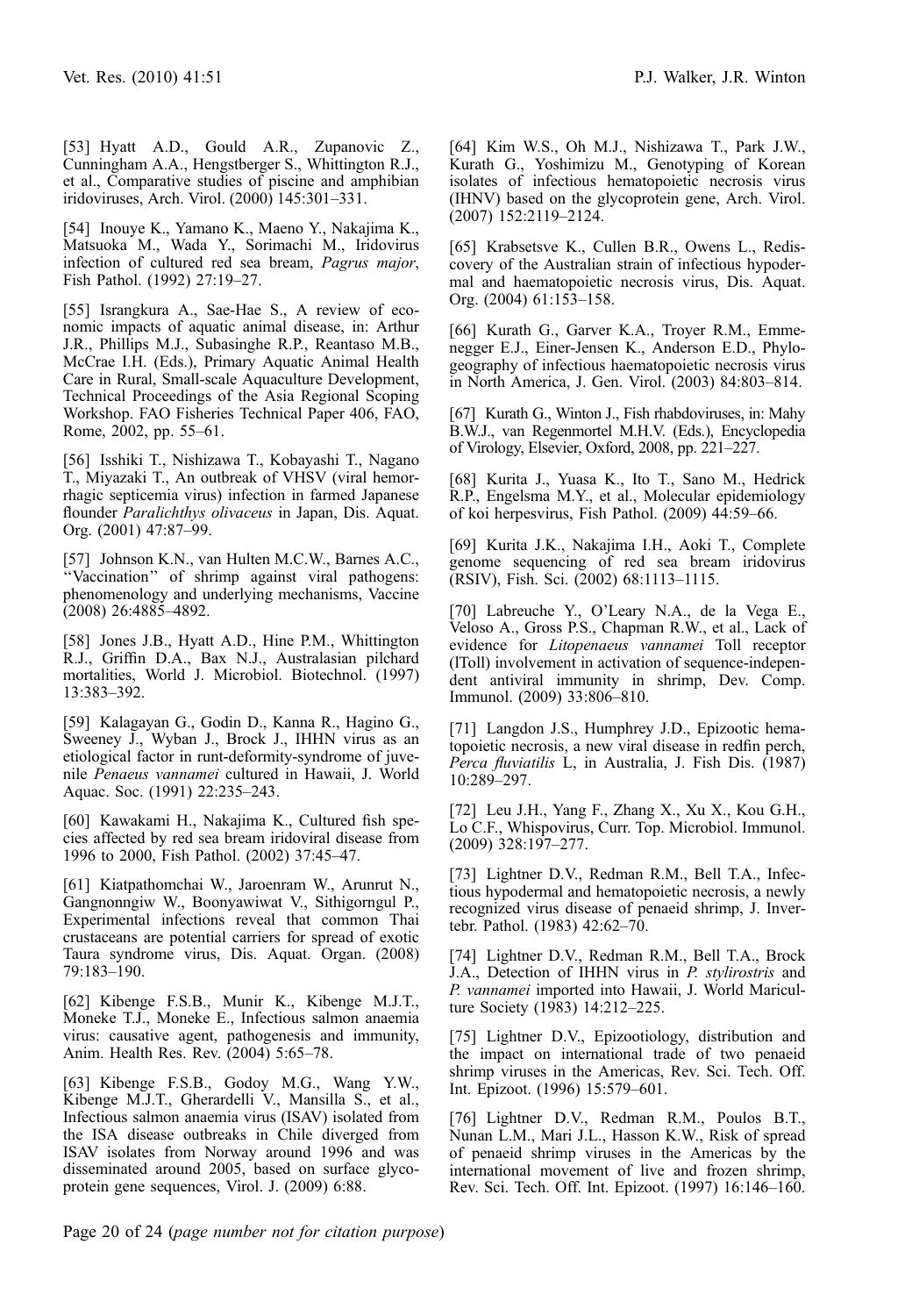<span id="page-20-0"></span>[77] Lightner D.V., Hasson K.W., White B.L., Redman R.M., Experimental infection of western hemisphere penaeid shrimp with Asian white spot syndrome virus and Asian yellow head virus, J. Aquat. Anim. Health (1998) 10:271–281.

[78] Lightner D.V., The penaeid shrimp viral pandemics due to IHHNV, WSSV, TSV and YHV: history in the Americas and current status, Proceedings of the 32nd Joint UJNR Aquaculture Panel Symposium, Davis and Santa Barbara, California, USA, 2003, pp. 17–20.

[79] Lightner D.V., Pantoja C.R., Poulos B.T., Tang K.F.J., Redman R.M., Andrade T.P.D., Bonami J.R., Infectious myonecrosis: a new disease in Pacific white shrimp, Global Aquaculture Advocate (2004) 7:85.

[80] Liu B., Yu Z.M., Song X.X., Guan Y.Q., Jian X.F., He J.F., The effect of acute salinity change on white spot syndrome (WSS) outbreaks in Fenneropenaeus chinensis, Aquaculture (2006) 253: 163–170.

[81] Lotz J.M., Anton L.S., Soto M.A., Effect of chronic Taura syndrome virus infection on salinity tolerance of Litopenaeus vannamei, Dis. Aquat. Organ. (2005) 65:75–78.

[82] Lovely J.E., Dannevig B.H., Falk K., Hutchin L., MacKinnon A.M., Melville K.J., et al., First identification of infectious salmon anaemia virus in North America with haemorrhagic kidney syndrome, Dis. Aquat. Organ. (1999) 35:145–148.

[83] Lu L., Zhou S.Y., Chen C., Weng S.P., Chan S.-M., He J.G., Complete genome sequence analysis of an iridovirus isolated from the orange-spotted grouper, Epinephelus coioides, Virology (2005) 339:81–100.

[84] Lumsden J.S., Morrison B., Yason C., Russell S., Young K., Yazdanpanah A., et al., Mortality event in freshwater drum *Aplodinotus grunniens* from Lake Ontario, Canada, associated with viral haemorrhagic septicemia virus, Type IV, Dis. Aquat. Organ. (2007) 76:99–111.

[85] Lundin C.G., Global attempts to address shrimp disease, Report of the Land, Water and Natural Habitats Division, Environment Department, The World Bank, Washington DC, 1995.

[86] Mao J.H., Hedrick R.P., Chinchar V.G., Molecular characterization, sequence analysis, and taxonomic position of newly isolated fish iridoviruses, Virology (1997) 229:212–220.

[87] Mari J., Poulos B.T., Lightner D.V., Bonami J.R., Shrimp Taura syndrome virus: genomic characterization and similarity with members of the genus Cricket paralysis-like viruses, J. Gen. Virol. (2002) 83:915–926.

[88] Markussen T., Jonassen C.M., Numanovic S., Braaen S., Hjortaas M., Nilsen H., Mjaaland S., Evolutionary mechanisms involved in the virulence of infectious salmon anaemia virus (ISAV), a piscine orthomyxovirus, Virology (2008) 374:515–527.

[89] Matsuoka S., Inouye K., Nakajima K., Cultured fish species affected by red sea bream iridoviral disease from 1991 to 1995, Fish Pathol. (1996) 31:233–234.

[90] McColl K., Slater J., Jeyasekaran G., Hyatt A.D., Crane M.S., Detection of white spot syndrome virus and yellow head virus in prawns imported into Australia, Aust. Vet. J. (2004) 82:69–74.

[91] Meyers T.R., Winton J.R., Viral hemorrhagic septicemia virus in North America, Annu. Rev. Fish Dis. (1995) 5:3–24.

[92] Miller O., Fuller F.J., Gebreyes W.A., Lewbart G.A., Shchelkunov I.S., Shivappa R.B., et al., Phylogenetic analysis of spring virema of carp virus reveals distinct subgroups with common origins for recent isolates in North America and the UK, Dis. Aquat. Org. (2007) 76:193–204.

[93] Miller P., Flaherty M., Szuster B., Inland shrimp farming in Thailand, Aquaculture Asia (1999) 4: 27–32.

[94] Miyata M., Matsuno K., Jung S.J., Danayadol Y., Miyazaki T., Genetic similarity of iridoviruses from Japan and Thailand, J. Fish Dis. (1997) 20:127–134.

[95] Mjaaland S., Rimstad E., Cunningham C.O., Molecular diagnosis of infectious salmon anaemia, in: Cunningham C.O. (Ed.), Molecular diagnosis of salmonid diseases, Kluwer Academic Publishers, Dordrecht, The Netherlands, 2002, pp. 1–22.

[96] Morales-Covarrubias M.S., Nunan L.M., Lightner D.V., Mota-Urbina J.C., Garza-Aguirre M.C., Chavez-Snachez M.C., Prevalence of IHHNV in wild broodstock of Penaeus stylirostris from the upper Gulf of California, Mexico, J. Aquat. Anim. Health (1999) 11:296–301.

[97] Mori K., Nakai T., Nagahara M., Muroga K., Mekuchi T., Kanno T., A viral disease in hatcheryreared larvae and juveniles of redspotted grouper, Fish Pathol. (1991) 26:209–210.

[98] Mori K.I., Nakai T., Muroga K., Arimoto M., Mushiake K., Furusawa I., Properties of a new virus belonging to *Nodaviridae* found in larval striped jack (Pseudocaranx dentex) with nervous necrosis, Virology (1992) 187:368–371.

[99] Mortensen H.F., Heuer O.E., Lorenzen N., Otte L., Olesen N.J., Isolation of viral haemorrhagic septicaemia virus (VHSV) from wild marine fish species in the Baltic Sea, Kattegat, Skagerrak and the North Sea, Virus Res. (1999) 63:95–106.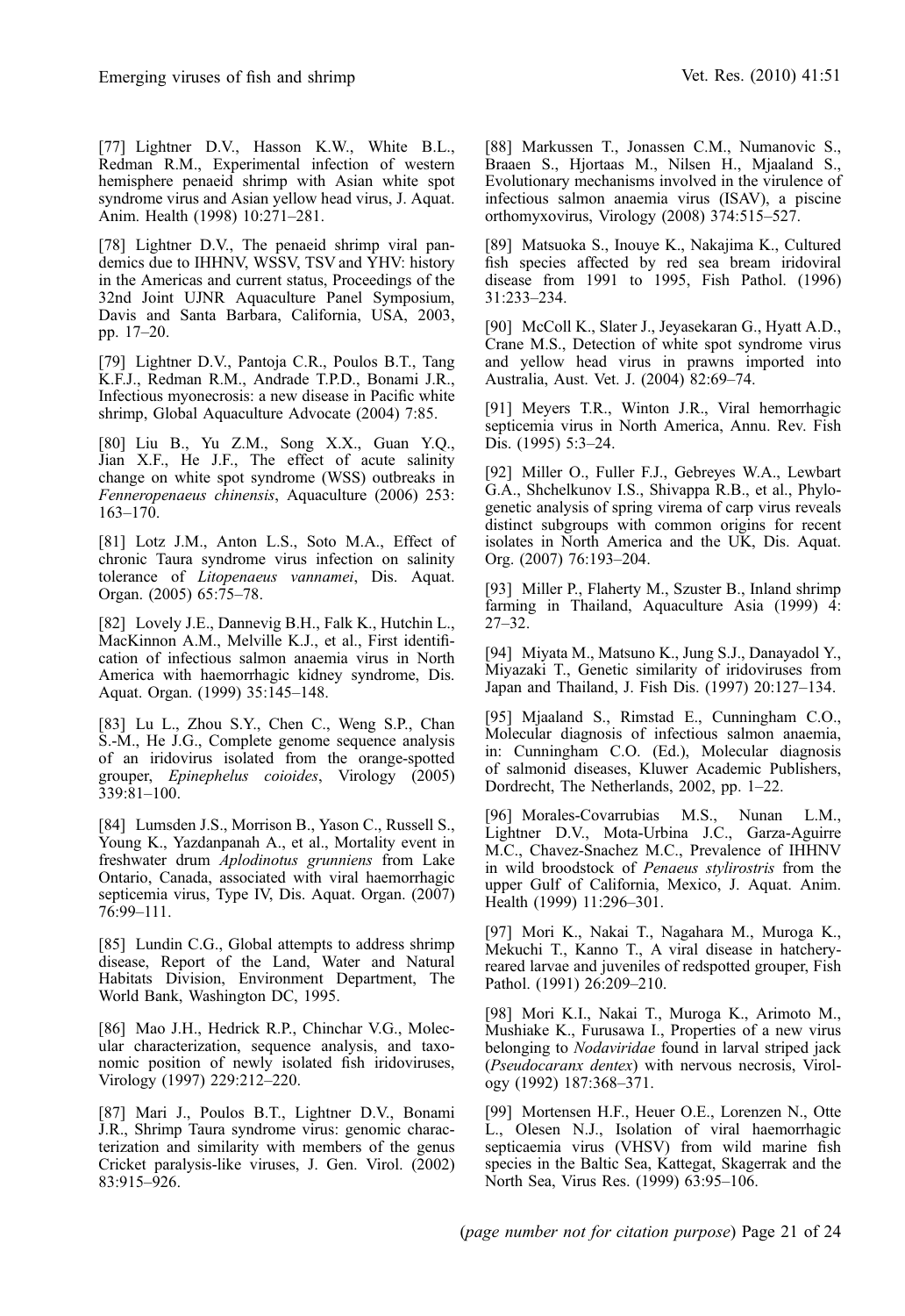<span id="page-21-0"></span>[100] MundayB.L., Langdon J.S., Hyatt A., Humphrey J.D., Mass mortality associated with a viral-induced vacuolating encephalopathy and retinopathy of larval and juvenile barramundi, Lates calcarifer Bloch, Aquaculture (1992) 103:197–211.

[101] Munday B.L., Kwang J., Moody N., Betanodavirus infections in teleost fish: a review, J. Fish Dis. (2002) 25:127–142.

[102] Naish K.A., Taylor J.E., Levin P.S., Quinn T.P., Winton J.R., Huppert D., Hilborn R., An evaluation of the effects of conservation and fishery enhancement hatcheries on wild populations of salmon, Adv. Mar. Biol. (2008) 53:61–194.

[103] Nakajima K., Maeno Y., Yokoyama K., Kaji C., Manabe S., Antigen analysis of red sea bream iridovirus and comparison with other fish iridoviruses, Fish Pathol. (1998) 33:73–78.

[104] Nishizawa T., Mori K.I., Furuhashi M., Nakai T., Furusawa I., Muroga K., Comparison of coat protein genes of 5 fish nodaviruses, the causative agents of viral nervous necrosis in marine fish, J. Gen. Virol. (1995) 76:1563–1569.

[105] Nishizawa T., Furuhashi M., Nagai T., Nakai T., Muroga K., Genomic classification of fish nodaviruses by molecular phylogenetic analysis of the coat protein gene, Appl. Environ. Microbiol. (1997) 63:1633– 1636.

[106] Nishizawa T., Kinoshita S., Kim W.S., Higashi S., Yoshimizu M., Nucleotide diversity of Japanese isolates of infectious hematopoietic necrosis virus (IHNV) based on the glycoprotein gene, Dis. Aquat. Org. (2006) 71:267–272.

[107] Nunan L.M., Poulos B.T., Lightner D.V., The detection of white spot syndrome virus (WSSV) and yellow head virus (YHV) in imported commodity shrimp, Aquaculture (1998) 160:19–30.

[108] Nunan L.M., Arce S.M., Staha R.J., Lightner D.V., Prevalence of infectious hypodermal and hematopoietic necrosis virus (IHHNV) and white spot syndrome virus (WSSV) in Litopenaeus vannamei in the Pacific Ocean off the coast of Panama, J. World Aquac. Soc. (2001) 32:330–334.

[109] Nylund A., Hovland T., Watanabe K., Endresen C., Presence of infectious salmon anemia virus (ISAV) in tissues of Atlantic salmon, Salmo salar L, collected during 3 separate outbreaks of the disease, J. Fish Dis.  $(1995)$  18:135–145.

[110] Owens L., La Fauce K., Juntunen K., Hayakijkosol O., Zeng C., Macrobrachium rosenbergii nodavirus disease (white tail disease) in Australia, Dis. Aquat. Org. (2009) 85:175–180.

[111] Pantoja C.R., Lightner D.V., Holtschmit K.H., Prevalence and geographic distribution of infectious hypodermal and hematopoietic necrosis virus (IHHNV) in wild blue shrimp Penaeus stylirostris from the Gulf of California, Mexico, J. Aquat. Anim. Health (1999) 11:23–34.

[112] Penaranda M.M.D., Purcel M.K., Kurath G., Differential virulence mechanisms of infectious hematopoietic necrosis virus in rainbow trout (Oncorhynchus mykiss) include host entry and virus replication kinetics, J. Gen. Virol. (2009) 90:2172–2182.

[113] Peng S.E., Lo C.F., Liu K.F., Kou G.H., The transition from pre-patent to patent infection of white spot syndrome virus (WSSV) in Penaeus monodon triggered by pereiopod excision, Fish Pathol. (1998) 33:395–400.

[114] Picco A.M., Collins J.P., Amphibian commerce as a likely source of pathogen pollution, Conserv. Biol. (2008) 22:1582–1589.

[115] Plarre H., Devold M., Snow M., Nylund A., Prevalence of infectious salmon anaemia virus (ISAV) in wild salmonids in western Norway, Dis. Aquat. Org. (2005) 66:71–79.

[116] Poulos B.T., Tang K.F., Pantoja C.R., Bonami J.R., Lightner D.V., Purification and characterization of infectious myonecrosis virus of penaeid shrimp, J. Gen. Virol. (2006) 87:987–996.

[117] Qian D., Shi Z., Zhang S., Cao Z., Liu W., Li L., et al., Extra small virus-like particles (XSV) and nodavirus associated with whitish muscle disease in the giant freshwater prawn, Macrobrachium rosenbergii, J. Fish Dis. (2003) 26:521–527.

[118] Robalino J., Bartlett T.C., Chapman R.W., Gross P.S., Browdy C.L., Warr G.W., Double-stranded RNA and antiviral immunity in marine shrimp: inducible host mechanisms and evidence for the evolution of viral counter-responses, Dev. Comp. Immunol. (2007) 31:539–547.

[119] Sanchez-Martinez J.G., Aguirre-Guzman G., Mejia-Ruiz H., White spot syndrome virus in cultured shrimp: a review, Aquac. Res. (2007) 38:1339–1354.

[120] Senapin S., Phewsaiya K., Briggs M., Flegel T.W., Outbreaks of infectious myonecrosis virus (IMNV) in Indonesia confirmed by genome sequencing and use of an alternative RT-PCR detection method, Aquaculture (2007) 266:32–38.

[121] Skall H.F., Olesen N.J., Mellergaard S., Viral haemorrhagic septicaemia virus in marine fish and its implications for fish farming – a review, J. Fish Dis. (2005) 28:509–529.

[122] Skliris G.P., Krondiris J.V., Sideris D.C., Shinn A.P., Starkey W.G., Richards R.H., Phylogenetic and antigenic characterization of new fish nodavirus isolates from Europe and Asia, Virus Res. (2001) 75:59–67.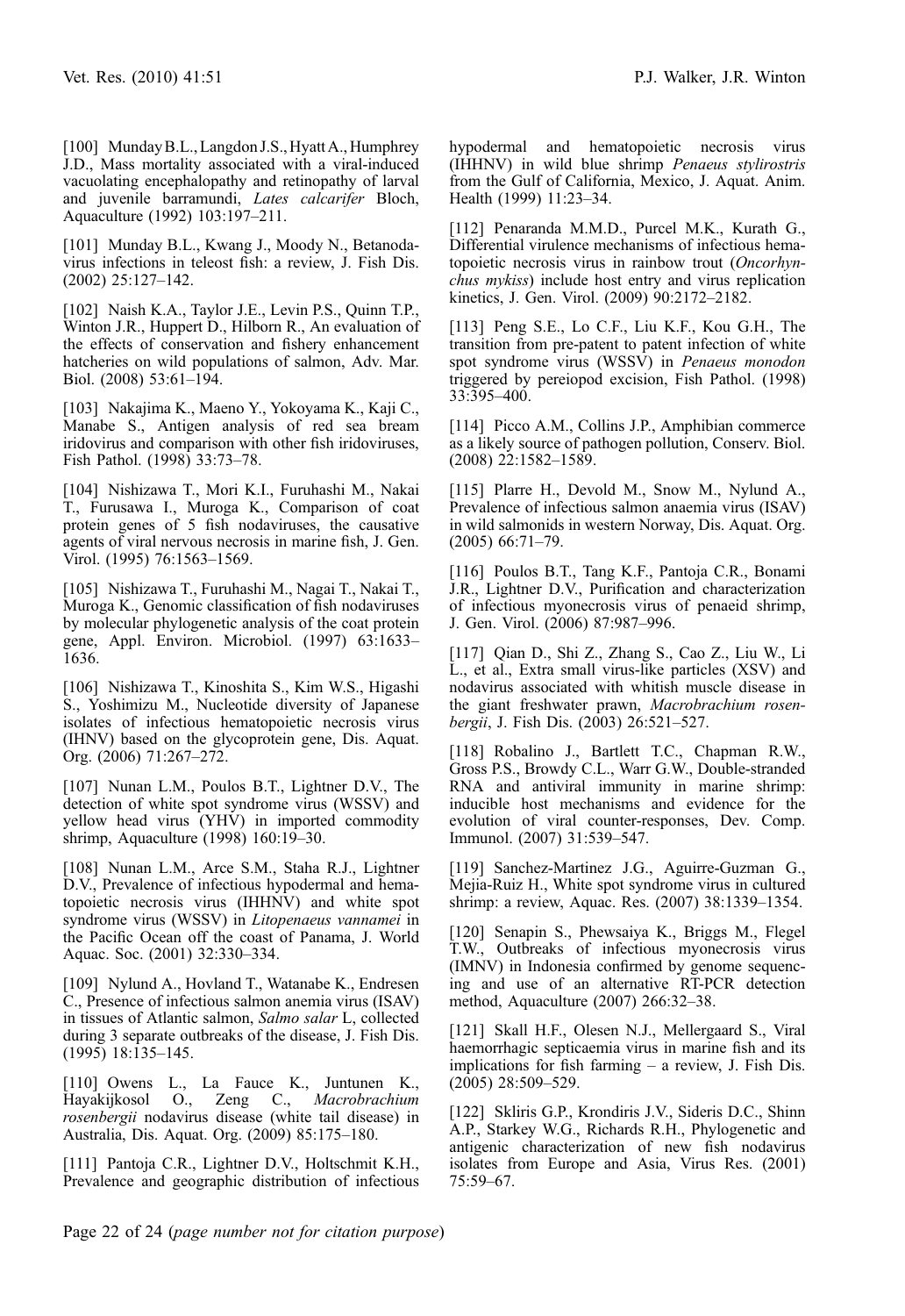<span id="page-22-0"></span>[123] Smail D.A., Viral haemorrhagic septicaemia, in: Woo P.T.K., Bruno D.W. (Eds.), Fish diseases and disorders, Volume 3: Viral, bacterial and fungal infections, CAB International, Oxon, UK, 1999, pp. 123–147.

[124] Spann K.M., Cowley J.A., Walker P.J., Lester R.J.G., A yellow-head like virus from Penaeus monodon cultured in Australia, Dis. Aquat. Org. (1997) 31:169–179.

[125] St-Hilaire S., Beevers N., Way K., Le Deuff R.M., Martin P., Joiner C., Reactivation of koi herpesvirus infections in common carp Cyprinus carpio, Dis. Aquat. Org. (2005) 67:15–23.

[126] Stentiford G.D., Bonami J.R., Alday-Sanz V., A critical review of susceptibility of crustaceans to Taura syndrome, yellowhead disease and white spot disease and implications of inclusion of these diseases in European legislation, Aquaculture (2009) 291:1–17.

[127] Stone D.M., Ahne W., Denham K.L., Dixon P.F., Liu C.T.Y., Sheppard A.M., et al., Nucleotide sequence analysis of the glycoprotein gene of putative spring viraemia of carp virus and pike fry rhabdovirus isolates reveals four genogroups, Dis. Aquat. Org. (2003) 53:203–210.

[128] Subasinghe R.P., Bondad-Reantaso M.G., Biosecurity in aquaculture: International agreements and instruments, their compliance, prospects, and challenges for developing countries, in: Scarfe A.D., Lee C.S., O'Bryen P.J. (Eds.), Aquaculture biosecurity: prevention, control, and eradication of aquatic animal disease, Blackwell Publishing, 2006, pp. 9–16.

[129] Subasinghe R.P., Bondad-Reantaso M.G., The FAO/NACA Asia regional technical guidelines for the responsible movement of live aquatic animals: lessons learned from their development and implementation, Rev. Sci. Tech. Off. Int. Epizoot. (2008) 27:54–63.

[130] Sudhakaran R., Musthaq S.S., Haribabu P., Mukherjee S.C., Gopal C., Hameed A.S.S., Experimental transmission of Macrobrachium rosenbergii nodavirus (MrNV) and extra small virus (XSV) in three species of marine shrimp (Penaeus indicus, Penaeus japonicus and Penaeus monodon), Aquaculture (2006) 257:136–141.

[131] Sudhakaran R., Haribabu P., Kumar S.R., Sarathi M., Ahmed V.P.I., Babu V.S., et al., Natural aquatic insect carriers of Macrobrachium rosenbergii nodavirus (MrNV) and extra small virus (XSV), Dis. Aquat. Org. (2008) 79:141–145.

[132] Sudthongkong C., Miyata M., Miyazaki T., Viral DNA sequences of genes encoding the ATPase and the major capsid protein of tropical iridovirus isolates which are pathogenic to fishes in Japan, South China Sea and Southeast Asian countries, Arch. Virol. (2002) 147:2089–2109.

[133] Tan Y., Xing Y., Zhang H., Feng Y., Zhou Y., Shi Z.L., Molecular detection of three shrimp viruses and genetic variation of white spot syndrome virus in Hainan Province, China, in 2007, J. Fish Dis. (2009) 32:777–784.

[134] Tang K.F., Lightner D.V., Low sequence variation among isolates of infectious hypodermal and hematopoietic necrosis virus (IHHNV) originating from Hawaii and the Americas, Dis. Aquat. Org. (2002) 49:93–97.

[135] Tang K.F., Poulos B.T., Wang J., Redman R.M., Shih H.H., Lightner D.V., Geographic variations among infectious hypodermal and hematopoietic necrosis virus (IHHNV) isolates and characteristics of their infection, Dis. Aquat. Org. (2003) 53: 91–99.

[136] Tang K.F., Lightner D.V., Infectious hypodermal and hematopoietic necrosis virus (IHHNV)-related sequences in the genome of the black tiger prawn Penaeus monodon from Africa and Australia, Virus Res. (2006) 118:185–191.

[137] Tang K.F.J., Pantoja C.R., Poulos B.T., Redman R.M., Lightnere D.V., In situ hybridization demonstrates that Litopenaeus vannamei, L. stylirostris and Penaeus monodon are susceptible to experimental infection with infectious myonecrosis virus (IMNV), Dis. Aquat. Org. (2005) 63:261–265.

[138] Tang K.F.J., Pantoja C.R., Redman R.M., Lightner D.V., Development of in situ hybridization and RT-PCR assay for the detection of a nodavirus (PvNV) that causes muscle necrosis in Penaeus vannamei, Dis. Aquat. Org. (2007) 75:183–190.

[139] Thiery R., Cozien J., de Boisseson C., Kerbart-Boscher S., Nevarez L., Genomic classification of new betanodavirus isolates by phylogenetic analysis of the coat protein gene suggests a low host-fish species specificity, J. Gen. Virol. (2004) 85:3079–3087.

[140] Tu C., Huang H.T., Chuang S.H., Hsu J.P., Kuo S.T., Li N.J., et al., Taura syndrome in Pacific white shrimp Penaeus vannamei cultured in Taiwan, Dis. Aquat. Org. (1999) 38:159–161.

[141] Tung C.W., Wang C.S., Chen S.N., Histological and electron microscopic study on Macrobrachium muscle virus (MMV) infection in the giant freshwater prawn, Macrobrachium rosenbergii (de Man), cultured in Taiwan, J. Fish Dis. (1999) 22:319–323.

[142] Van Hulten M.C.W., Witteveldt J., Peters S., Kloosterboer N., Tarchini R., Fiers M., et al., The white spot syndrome virus DNA genome sequence, Virology (2001) 286:7–22.

[143] Vidal O.M., Granja C.B., Aranguren F., Brock J.A., Salazar M., A profound effect of hyperthermia on survival of *Litopenaeus vannamei* juveniles infected